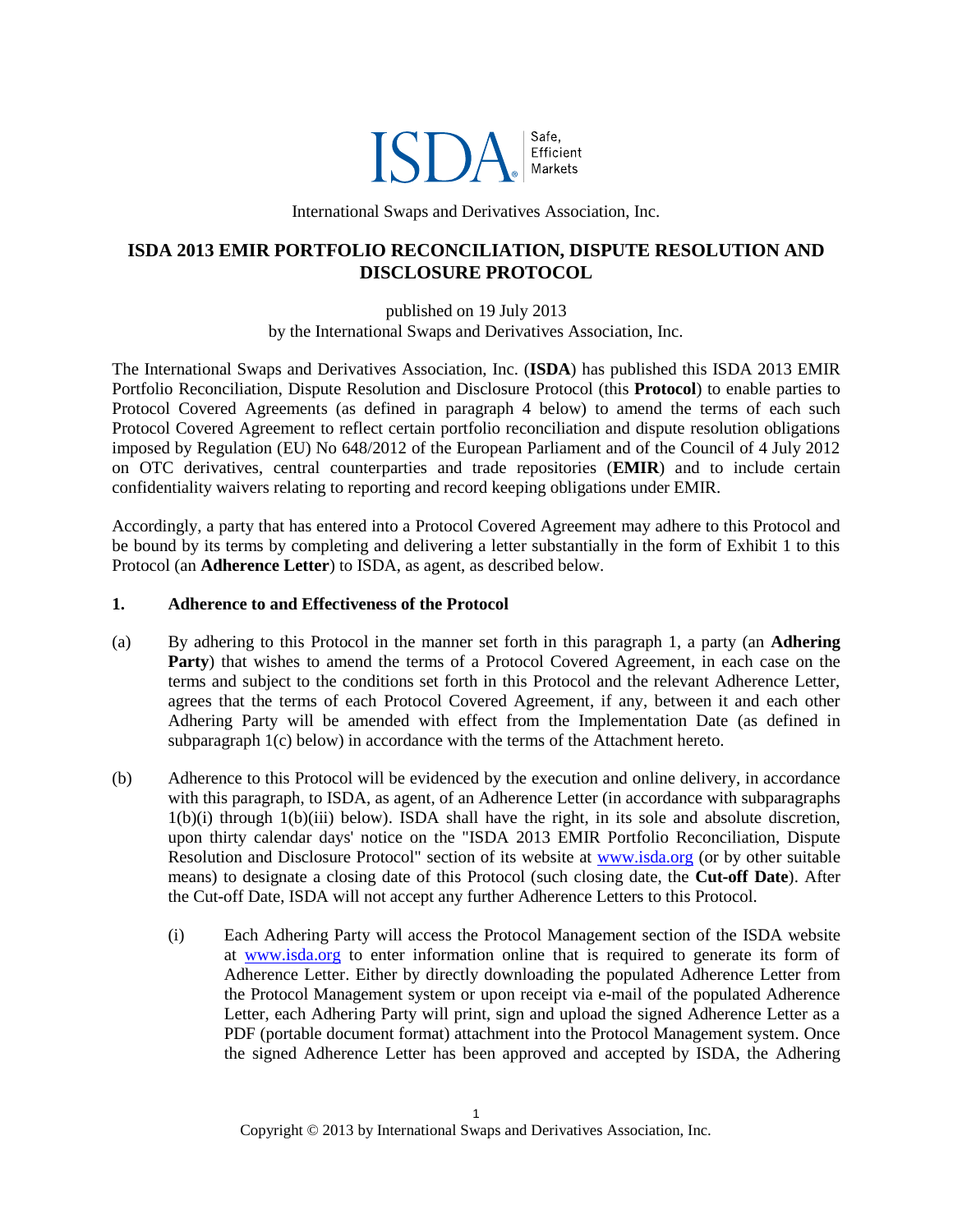Party will receive an e-mail confirmation of the Adhering Party's adherence to the Protocol.

- (ii) A conformed copy of each Adherence Letter containing, in place of each signature, the printed or typewritten name of each signatory will be published by ISDA so that it may be viewed by all Adhering Parties. Each Adhering Party agrees that, for evidentiary purposes, a conformed copy of an Adherence Letter certified by the General Counsel (or other appropriate officer) of ISDA will be deemed to be an original.
- (iii) Each Adhering Party agrees that the determination of the date and time of acceptance of any Adherence Letter will be determined by ISDA in its absolute discretion.
- (c) As between any two Adhering Parties, the agreement to make the amendments contemplated by this Protocol, on the terms and conditions set forth in this Protocol, will be effective on the date of acceptance by ISDA, as agent, of an Adherence Letter (in accordance with paragraph 1(b) above) from the later of such two Adhering Parties to adhere (such date with respect to such Adhering Parties, the **Implementation Date**). Acceptance by ISDA of a subsequent or revised Adherence Letter from either such Adhering Party will not have the effect of changing such Implementation Date.
- (d) This Protocol is intended for use without negotiation, but without prejudice to any amendment, modification or waiver in respect of a Protocol Covered Agreement that the parties may otherwise effect in accordance with the terms of that Protocol Covered Agreement.
	- (i) In adhering to this Protocol, an Adhering Party may not specify additional provisions, conditions or limitations in its Adherence Letter.
	- (ii) Any purported adherence that ISDA, as agent, determines in good faith is not in compliance with this Protocol will be void and ISDA will inform the relevant party of such fact as soon as reasonably possible after making such determination.
- (e) Each Adhering Party acknowledges and agrees that adherence to this Protocol is irrevocable, except that an Adhering Party may deliver to ISDA, as agent, a notice substantially in the form of Exhibit 2 to this Protocol that is effective (determined pursuant to paragraph  $3(e)$  below) on any Business Day during the Annual Revocation Period (a **Revocation Notice**) to designate the next Annual Revocation Date as the last date on which any counterparty may adhere to this Protocol in respect of any ISDA Master Agreement or Other Agreement between the counterparty and such Adhering Party.
	- (i) Upon the effective designation of the next Annual Revocation Date by an Adhering Party, this Protocol will not amend any ISDA Master Agreement or Other Agreement between that Adhering Party and a party which adheres to this Protocol after that Annual Revocation Date occurs and such ISDA Master Agreement or Other Agreement will not be a Protocol Covered Agreement. The foregoing is without prejudice to any amendment effected pursuant to this Protocol to any Protocol Covered Agreement between two Adhering Parties that each adhered to this Protocol on or before the day on which that Annual Revocation Date occurs or is deemed to occur, regardless of the date on which such Protocol Covered Agreement is entered into, and any such amendment shall be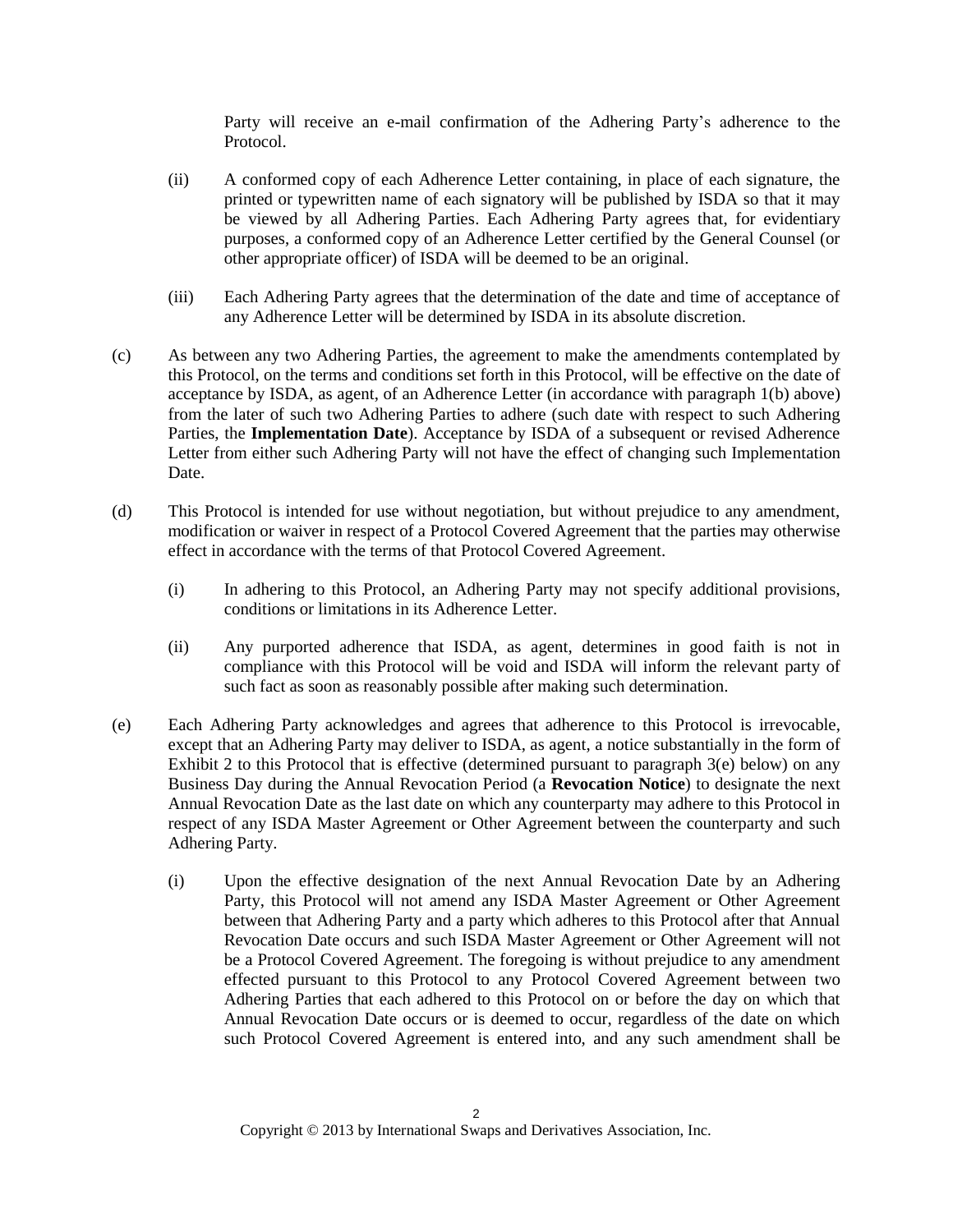effective notwithstanding the occurrence or deemed occurrence of such Annual Revocation Date.

- (ii) Each Revocation Notice must be delivered by the means specified in paragraph  $3(e)$  of this Protocol below.
- (iii) Each Adhering Party agrees that, for evidentiary purposes, a conformed copy of a Revocation Notice certified by the General Counsel or an appropriate officer of ISDA will be deemed to be an original.
- (iv) Any purported revocation that ISDA, as agent, determines in good faith is not in compliance with this paragraph 1(e) will be void.

#### **2. Representations and Undertakings**

- (a) As of the date on which an Adhering Party adheres to this Protocol in accordance with paragraph 1 above, such Adhering Party represents to each other Adhering Party with which it has entered into a Protocol Covered Agreement each of the following matters:
	- (i) *Status.* It is, if relevant, duly organized and validly existing under the laws of the jurisdiction of its organization or incorporation and, if relevant under such laws, in good standing or, if it otherwise represents its status in or pursuant to the Protocol Covered Agreement, has such status.
	- (ii) *Powers.* It has the power to execute and deliver the Adherence Letter and to perform its obligations under the Adherence Letter and the Protocol Covered Agreement as amended by the Adherence Letter and this Protocol (including the Attachment hereto), and has taken all necessary action to authorize such execution, delivery and performance.
	- (iii) *No Violation or Conflict.* Such execution, delivery and performance do not violate or conflict with any law applicable to it, any provision of its constitutional documents, any order or judgment of any court or other agency of government applicable to it or any of its assets or any contractual restriction binding on or affecting it or any of its assets.
	- (iv) *Consents.* All governmental and other consents that are required to have been obtained by it with respect to the Adherence Letter and the Protocol Covered Agreement, as amended by the Adherence Letter and this Protocol (including the Attachment hereto), have been obtained and are in full force and effect and all conditions of any such consents have been complied with.
	- (v) *Obligations Binding.* Its obligations under the Adherence Letter and the Protocol Covered Agreement, as amended by the Adherence Letter and this Protocol (including the Attachment hereto), constitute its legal, valid and binding obligations, enforceable in accordance with their respective terms (subject to applicable bankruptcy, reorganization, insolvency, moratorium or similar laws affecting creditors' rights generally and subject, as to enforceability, to equitable principles of general application (regardless of whether enforcement is sought in a proceeding in equity or at law)).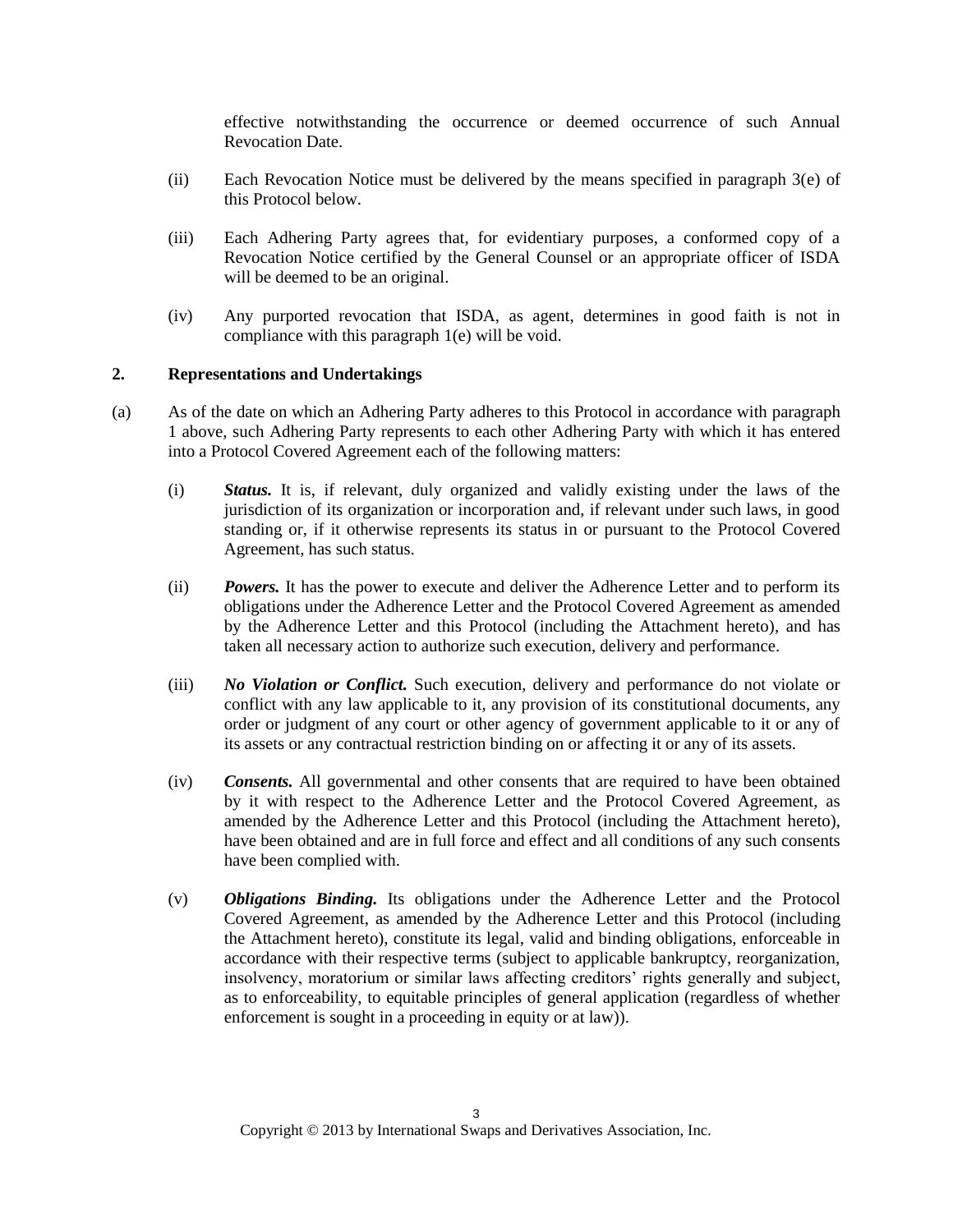- (vi) *Credit Support.* Its adherence to this Protocol and any amendment contemplated by this Protocol will not, in and of itself, adversely affect the enforceability, effectiveness or validity of any obligations owed, whether by it or by any third party, under any Credit Support Document or Third Party Credit Support Document in respect of its obligations relating to the Protocol Covered Agreement as amended by the Adherence Letter and this Protocol (including the Attachment hereto).
- (b) Each Adhering Party agrees with each other Adhering Party with which it has entered into a Protocol Covered Agreement that is a Covered Master Agreement that each of the foregoing representations will be deemed to be a representation for purposes of Section  $5(a)(iv)$  of each such Covered Master Agreement that is made by each Adhering Party as of the later of (A) the date on which such Adhering Party adheres to this Protocol in accordance with paragraph 1 above and (B) the date of such Covered Master Agreement.
- (c) *Undertakings in respect of ISDA Master Agreements and Other Agreements with Third Party Credit Support Documents.* With respect to ISDA Master Agreements and Other Agreements with Third Party Credit Support Documents that expressly require the consent, approval, agreement, authorization or other action of a Third Party to be obtained, each Adhering Party whose obligations under such arrangements are secured, guaranteed or otherwise supported by such Third Party undertakes to each other Adhering Party with which it has entered into such arrangements that it has obtained the consent (including by way of paragraph 2(d) below), approval, agreement, authorization or other action of such Third Party and that it will, upon demand, deliver evidence of such consent, approval, agreement, authorization or other action to such other Adhering Party.
- (d) *Deemed Third Party Consent.* Each Adhering Party which is also a Third Party in relation to a Third Party Credit Support Document is hereby deemed to have consented to the amendments imposed by this Protocol on the ISDA Master Agreement and/or Other Agreement supported by such Third Party Credit Support Document.

# **3. Miscellaneous**

### (a) *Entire Agreement; Restatement; Survival***.**

- (i) This Protocol constitutes the entire agreement and understanding of the Adhering Parties with respect to its subject matter and supersedes all oral communication and prior writings (except as otherwise provided herein) with respect thereto. Each Adhering Party acknowledges that in adhering to this Protocol it has not relied on any oral or written representation, warranty or other assurance (except as provided for or referred to elsewhere in this Protocol or in the Attachment) and waives all rights and remedies which might otherwise be available to it in respect thereof, except that nothing in this Protocol will limit or exclude any liability of an Adhering Party for fraud.
- (ii) Except for any amendment deemed to be made pursuant to this Protocol in respect of any Protocol Covered Agreement, all terms and conditions of each Protocol Covered Agreement will continue in full force and effect in accordance with its provisions as in effect immediately prior to the Implementation Date. Except as explicitly stated in this Protocol, nothing herein shall constitute a waiver or release of any rights of any Adhering Party under any Protocol Covered Agreement to which such Adhering Party is a party.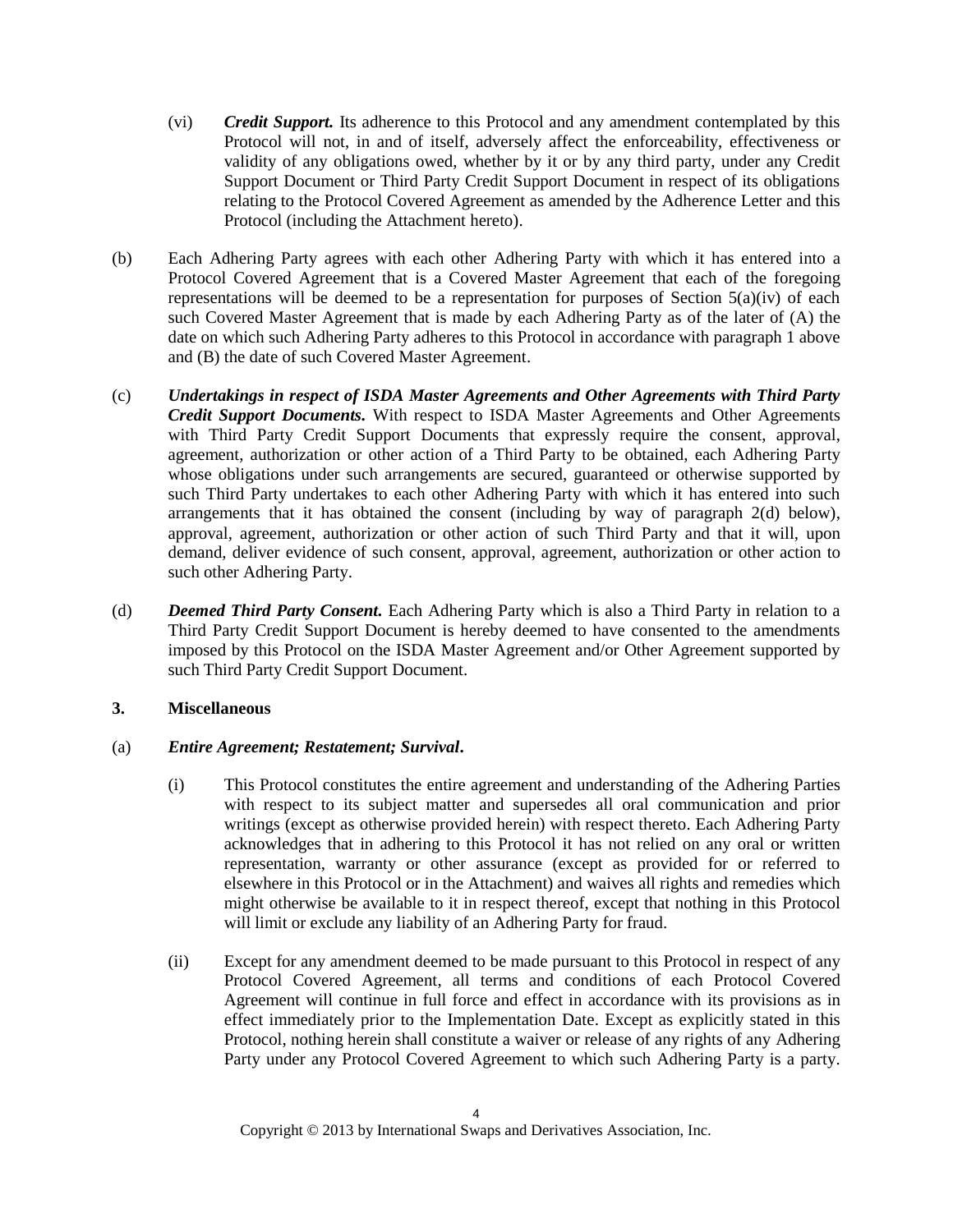This Protocol will, with respect to its subject matter, survive, and any amendments deemed to be made pursuant to this Protocol will form a part of each Protocol Covered Agreement that is a Covered Master Agreement between the Adhering Parties, notwithstanding Section 9(a) of the Covered Master Agreement (or in the case of a Covered Master Agreement that is a 1992 ISDA Master Agreement (Local Currency – Single Jurisdiction), Section 8(a) of the Covered Master Agreement).

- (b) *Amendments.* An amendment, modification or waiver in respect of the matters contemplated by this Protocol will only be effective in respect of a Protocol Covered Agreement if made in accordance with the terms of the Protocol Covered Agreement and then only with effect between the parties to that Protocol Covered Agreement (and will only be effective to amend or override the provisions set forth in this Protocol and the Attachment to this Protocol if it expressly refers in writing to this paragraph 3(b) of this Protocol and, in the case of each Protocol Covered Agreement that is a Covered Master Agreement, would otherwise be effective in accordance with Section 9(b) (or in the case of an ISDA Master Agreement that is a 1992 ISDA Master Agreement (Local Currency – Single Jurisdiction), Section 8(b)) of the Covered Master Agreement in effect between the parties).
- (c) *Headings.* The headings used in this Protocol and any Adherence Letter are for convenience of reference only and are not to affect the construction of or to be taken into consideration in interpreting this Protocol or any Adherence Letter.
- (d) *Governing Law.* This Protocol and each Adherence Letter will, as between two Adhering Parties and in respect of each Protocol Covered Agreement between them, be governed by and construed in accordance with the laws of England and Wales, without reference to choice of law doctrine, provided that the amendments to each Protocol Covered Agreement shall be governed by and construed in accordance with the law specified to govern that Protocol Covered Agreement and otherwise in accordance with the applicable choice of law doctrine.
- (e) *Notices.* Any Revocation Notice must be in writing and delivered as a locked PDF (portable document format) attachment to an email to ISDA at isda@isda.org and will be deemed effectively delivered on the date it is delivered unless on the date of that delivery ISDA's London office is closed or that communication is delivered after 5:00 p.m., London time, in which case that communication will be deemed effectively delivered on the next day ISDA's London office is open.

### (f) *Ability of an Agent to Adhere to the Protocol on Behalf of a Client***.**

- (i) An Agent may adhere to this Protocol:
	- (A) on behalf of all Clients represented by such Agent (in which case such Agent need not identify each Client in its Adherence Letter);
	- (B) on behalf of Clients represented by such Agent that are specifically named or identified in the Adherence Letter or an attachment thereto; or
	- (C) on behalf of all Clients represented by such Agent, except any Client that the Agent and an Adhering Party that has entered into a Protocol Covered Agreement with such Client agree bilaterally will not be covered by this Protocol,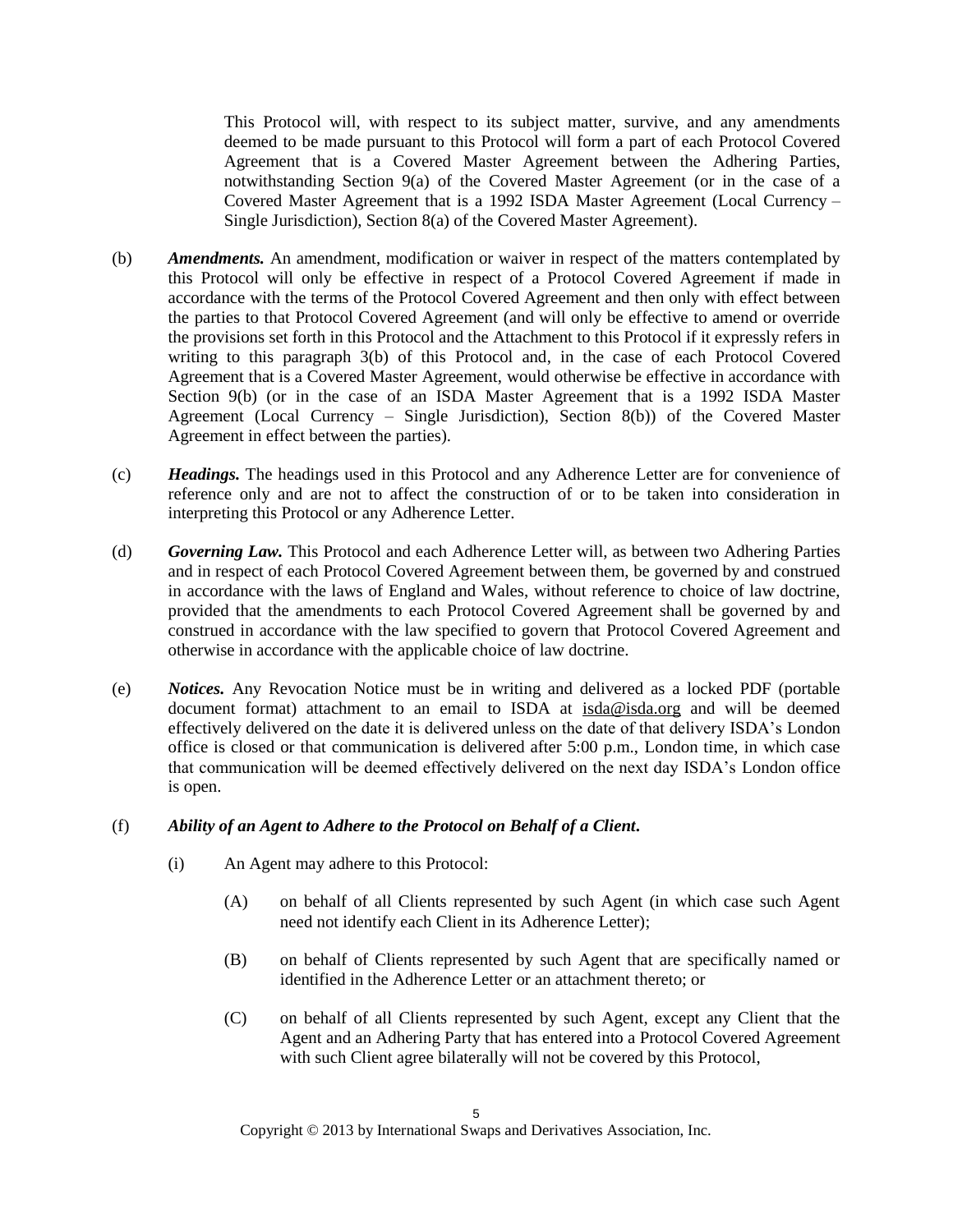provided, in each case, that such adherence shall only be effective with respect to Protocol Covered Agreements entered into by such Agent on behalf of such Clients.

- (ii) Where an Agent adheres to this Protocol on behalf of a Client by executing and delivering an Adherence Letter on behalf of such Client in accordance with paragraph 1 and this paragraph 3(f), references to the Adhering Party for purposes of this Protocol (including the Attachment hereto) and the Adherence Letter shall be interpreted to refer to such Client.
- (g) *Clients added to an Agent Protocol Covered Agreement after the Implementation Date.* In respect of any Client added to an Agent Protocol Covered Agreement between an Agent and an Adhering Party after the Implementation Date (a "**New Client**"), the Agent and such Adhering Party agree that the terms of such Agent Protocol Covered Agreement as between such Adhering Party and any New Client will be subject to the amendments effected by this Protocol, unless otherwise agreed between such Agent and such Adhering Party.

### **4. Definitions**

As used in this Protocol, **Transaction** has the meaning given to such term in the related Covered Master Agreement.

References in this Protocol and the Attachment to the following terms shall have the following meanings:

**Agent** means an entity that enters into a Protocol Covered Agreement and executes and delivers an Adherence Letter with respect to this Protocol on behalf of, and as agent for, one or more clients, investors, funds, accounts and/or other principals.

**Agent Covered Master Agreement** means any ISDA Master Agreement that is signed as an umbrella agreement by an Agent and an Adhering Party prior to the date of receipt by ISDA of an Adherence Letter from the later of such Adhering Party or such Agent.

**Agent Covered Other Agreement** means any Other Agreement that is executed by an Agent and an Adhering Party prior to the date of receipt by ISDA of an Adherence Letter from the later of such Adhering Party or such Agent.

**Agent Protocol Covered Agreement** means an Agent Covered Master Agreement or an Agent Covered Other Agreement.

**Annual Revocation Date** means, with respect to each calendar year, December 31 of such calendar year. If December 31 in any calendar year is not a day on which ISDA's London office is open, the Annual Revocation Date with respect to such calendar year will be deemed to occur on the next day that ISDA's London office is open.

**Annual Revocation Period** means the period between October 1 and October 31 of any calendar year.

**Business Day** means a day on which commercial banks and foreign exchange markets are generally open to settle payments in both London and New York.

**Client** means a client, investor, fund, account and/or other principal on whose behalf an Agent acts.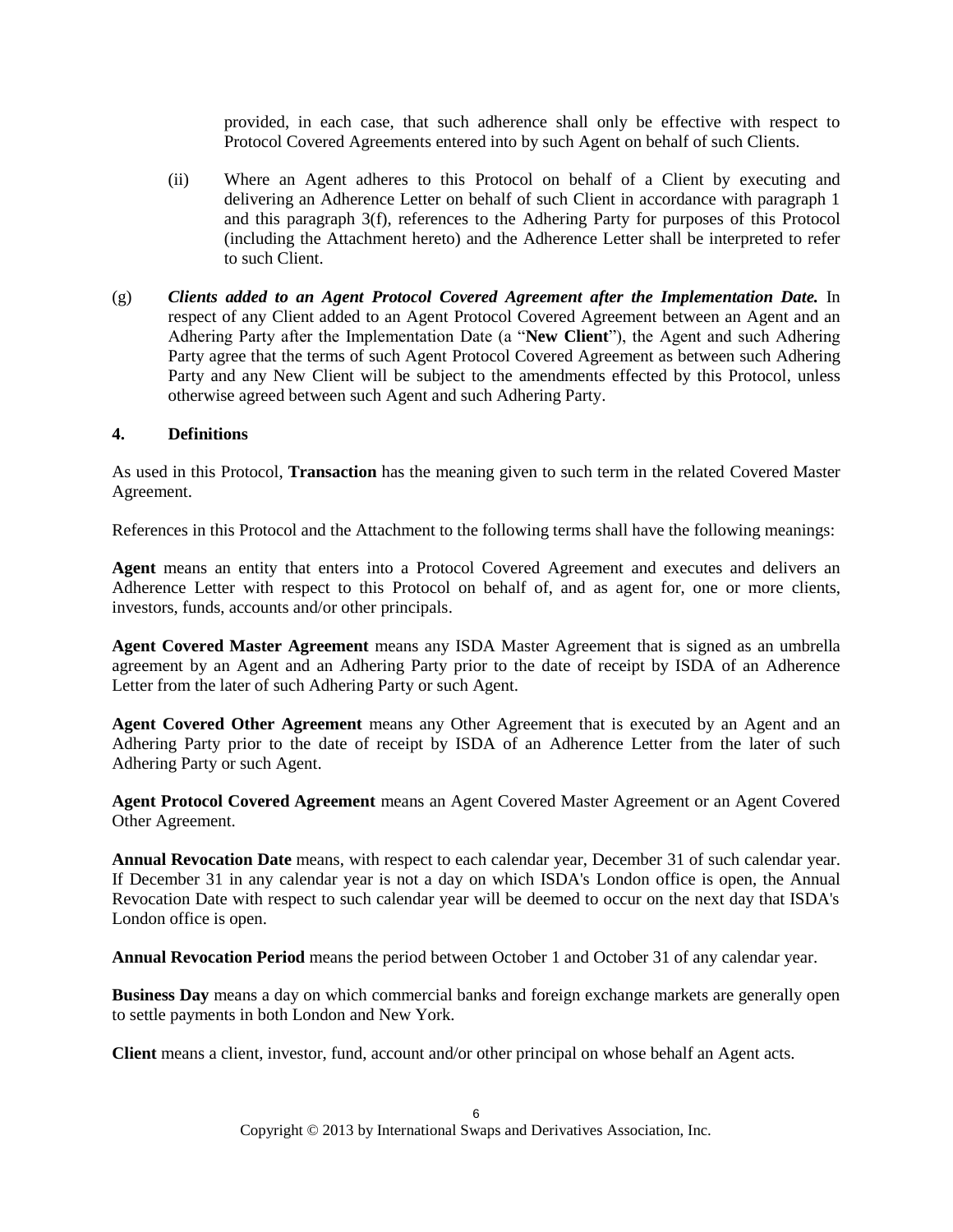**Covered Master Agreement** means, subject to an Adhering Party's right to deliver a Revocation Notice pursuant to paragraph 1(e) above:

- (a) any of the following agreements:
	- (i) ISDA Master Agreement entered into by execution by Adhering Parties of a confirmation pursuant to which an Adhering Party is deemed to have entered into an ISDA Master Agreement with another Adhering Party until such time as an ISDA Master Agreement has been executed by such Adhering Parties and that is still outstanding as of the Implementation Date;
	- (ii) ISDA Master Agreement executed by two Adhering Parties; and
	- (iii) Agent Covered Master Agreement,

in each case, entered into by the Adhering Parties on or prior to the Implementation Date or, in the case of an Agent Covered Master Agreement, signed by the Agent and the counterparty prior to adherence by both the counterparty and the Agent on behalf of the relevant Client (and including all outstanding Transactions thereunder and outstanding Credit Support Documents entered into by such Adhering Parties in connection therewith); or

(b) any ISDA Master Agreement entered into at any time after the Implementation Date and/or prior to the Cut-off Date by execution by Adhering Parties of a confirmation pursuant to which an Adhering Party is deemed to have entered into an ISDA Master Agreement with another Adhering Party until such time as an ISDA Master Agreement has been executed by such Adhering Parties,

provided that if:

- (1) any consent, approval, agreement, authorization or other action of any Third Party is expressly required, under the terms of such Third Party Credit Support Document or such ISDA Master Agreement, to amend or otherwise modify such ISDA Master Agreement;
- (2) such Third Party Credit Support Document or such ISDA Master Agreement includes express terms to the effect that any amendment or modification of such ISDA Master Agreement without the consent, approval, agreement, authorization or other action of any such Third Party would void, impair or otherwise adversely affect existing or future obligations owed under such Third Party Credit Support Document; or
- (3) such ISDA Master Agreement, if amended or modified in accordance with this Protocol without the consent, approval, agreement, authorization or other action of any such Third Party would void, impair or otherwise adversely affect existing or future obligations owed under such Third Party Credit Support Document,

then such ISDA Master Agreement shall not be a Covered Master Agreement unless such consent, approval, agreement, authorization or other action has been obtained or is deemed to have been given under paragraph 2(d) above.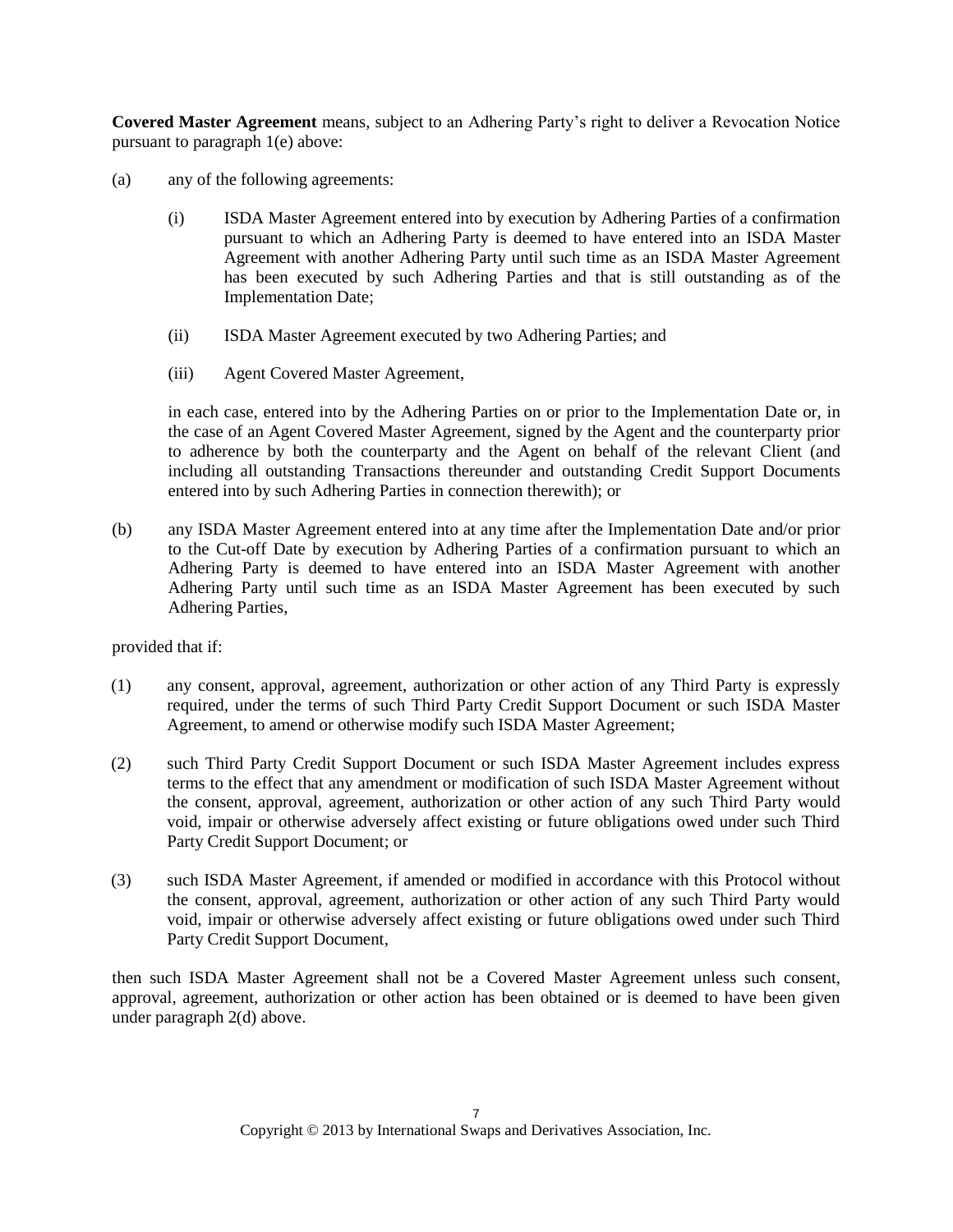**Covered Other Agreement** means, subject to an Adhering Party's right to deliver a Revocation Notice pursuant to paragraph 1(e) above, any Other Agreement executed by two Adhering Parties, and any Agent Covered Other Agreement, in each case, entered into by the Adhering Parties on or prior to the Implementation Date or, in the case of an Agent Covered Other Agreement, executed by the Agent and the counterparty prior to adherence by both the counterparty and the Agent on behalf of the relevant Client (and including all outstanding transactions thereunder and outstanding Credit Support Documents, if any and if applicable, entered into by such Adhering Parties in connection therewith),

provided that if:

(a)

- (i) any consent, approval, agreement, authorization or other action of any Third Party is expressly required, under the terms of such Third Party Credit Support Document or such Other Agreement, to amend or otherwise modify such Other Agreement;
- (ii) such Third Party Credit Support Document or such Other Agreement includes express terms to the effect that any amendment or modification of such Other Agreement without the consent, approval, agreement, authorization or other action of any such Third Party would void, impair or otherwise adversely affect existing or future obligations owed under such Third Party Credit Support Document; or
- (iii) such Other Agreement, if amended or modified in accordance with this protocol without the consent, approval, agreement, authorization or other action of any such Third Party would void, impair or otherwise adversely affect existing or future obligations owed under such Third Party Credit Support Document,

then such Other Agreement shall not be a Covered Other Agreement unless such consent, approval, agreement, authorization or other action has been obtained or is deemed to have been given under paragraph 2(d) above; and

- (b) the parties to an Other Agreement have:
	- (i) entered into alternative written arrangements that document the substance of the issues covered in the Attachment; or
	- (ii) expressly stated in such Other Agreement or otherwise agreed in writing that this Protocol shall not apply,

then, in either case, such Other Agreement shall not be a Covered Other Agreement.

**Credit Support Document** means, in respect of an Adhering Party and a Protocol Covered Agreement, any document in effect on the Implementation Date which by its terms secures, guarantees or otherwise supports such Adhering Party's obligations under such Protocol Covered Agreement from time to time, whether or not such document is specified as such therein or in the Protocol Covered Agreement.

**Derivatives** means a "derivative" or "derivative contract" as defined in Article 2(5) of EMIR.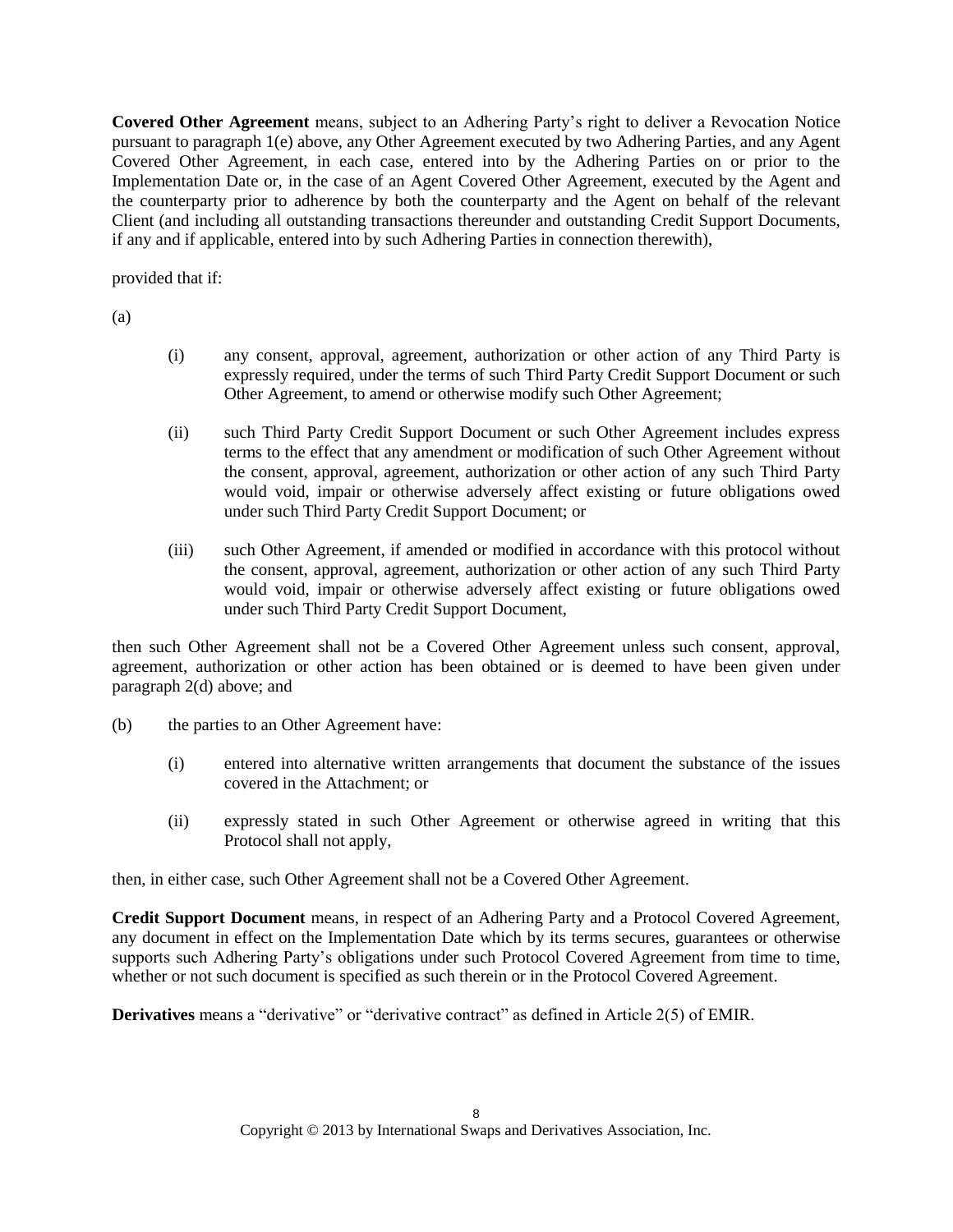**Implementation Date** means, subject to an Adhering Party's right to deliver a Revocation Notice pursuant to paragraph 1(e) above, with respect to any two Adhering Parties, the date determined pursuant to paragraph 1(c) of this Protocol.

**ISDA Master Agreement** means a 2002 ISDA Master Agreement, 1992 ISDA Master Agreement (Multicurrency – Cross Border), 1992 ISDA Master Agreement (Local Currency – Single Jurisdiction), or 1987 ISDA Interest Rate and Currency Exchange Agreement, in each case as published by ISDA.

**Other Agreement** means, in relation to one or more transactions in Derivatives, the agreement (other than an ISDA Master Agreement) that sets out and/or governs the terms and conditions of such transaction(s) and which may be in writing, in electronic format or in any other agreed official record.

**Protocol Covered Agreement** means a Covered Master Agreement or a Covered Other Agreement.

**Third Party** means in relation to an agreement supported by a Third Party Credit Support Document, any party to such Third Party Credit Support Document other than either of the Adhering Parties which are parties to the agreement.

**Third Party Credit Support Document** means, with respect to an Adhering Party and a Protocol Covered Agreement, any Credit Support Document which is executed by one or more Third Parties (whether or not an Adhering Party is a party thereto), whether or not such document is specified as a Third Party Credit Support Document or as a Credit Support Document therein or in the Protocol Covered Agreement.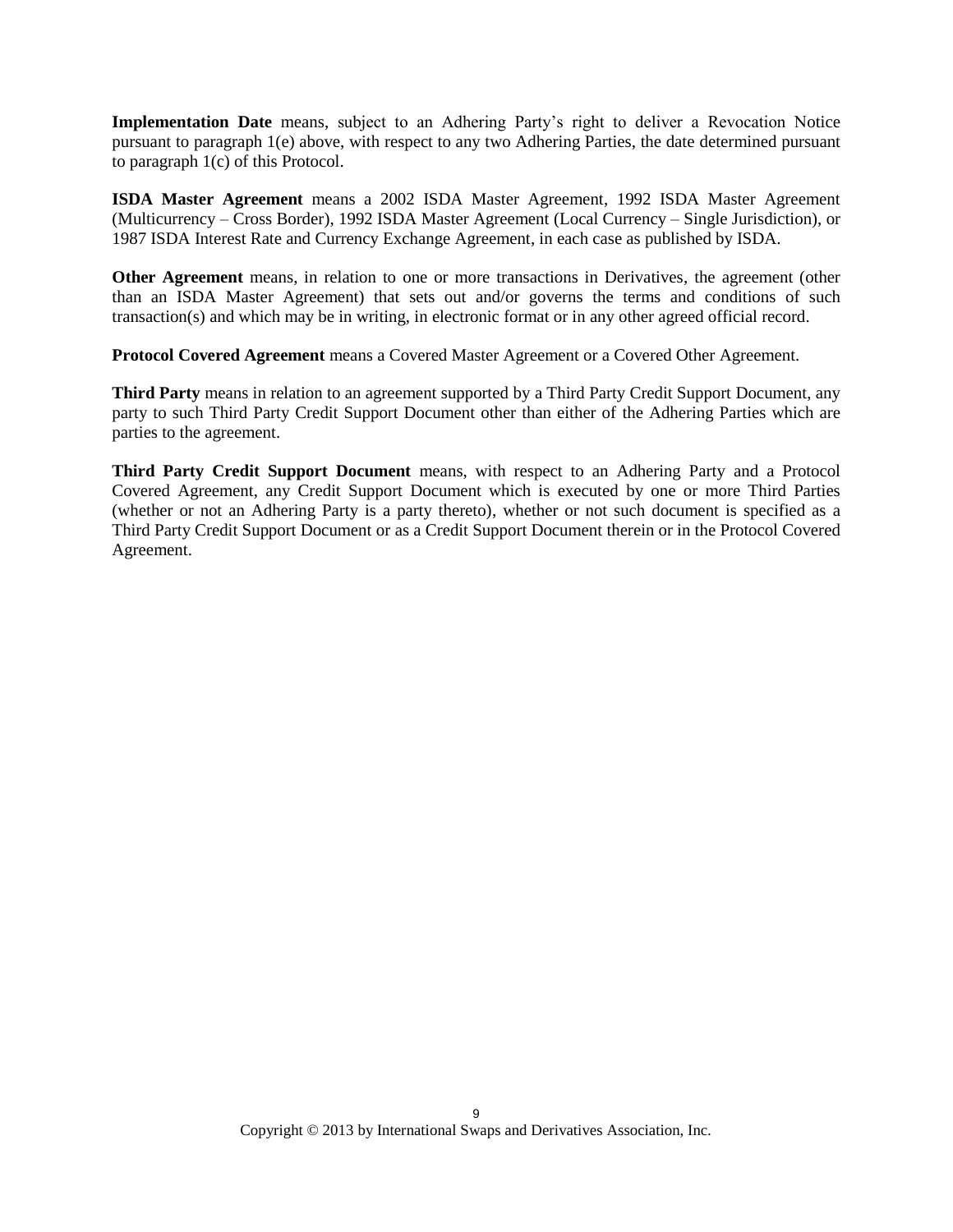### **EXHIBIT 1 to ISDA 2013 EMIR PORTFOLIO RECONCILIATION, DISPUTE RESOLUTION AND DISCLOSURE PROTOCOL**

**Form of Adherence Letter**

**[Letterhead of Adhering Party]**

**\_\_\_\_\_\_\_\_\_\_\_\_\_\_\_\_\_\_\_\_\_\_\_\_\_\_\_\_\_\_\_\_\_\_\_\_\_\_\_\_\_\_\_\_\_\_\_\_\_\_\_\_\_\_\_\_\_\_\_\_\_**

**[Date]**

**International Swaps and Derivatives Association, Inc.**

Dear Sirs,

# **ISDA 2013 EMIR PORTFOLIO RECONCILIATION, DISPUTE RESOLUTION AND DISCLOSURE PROTOCOL - Adherence**

The purpose of this letter is to confirm our adherence to the ISDA 2013 EMIR Portfolio Reconciliation, Dispute Resolution and Disclosure Protocol as published by the International Swaps and Derivatives Association, Inc. on 19 July 2013 (the **Protocol**). This letter constitutes, as between each other Adhering Party and us, an Adherence Letter as referred to in the Protocol. The definitions and provisions contained in the Protocol are incorporated into this Adherence Letter, which will supplement and form part of each Protocol Covered Agreement between us and each other Adhering Party.

#### **1. Specified Terms**

As between each other Adhering Party and us, the amendments in the Attachment to the Protocol shall apply to each Protocol Covered Agreement to which we are a party in accordance with the terms of the Protocol and this Adherence Letter.

### *Adherent's portfolio reconciliation process status:*

[We confirm that we adhere to the Protocol as a Portfolio Data Receiving Entity] /  $OR<sup>1</sup>$ 

[We confirm that we adhere to the Protocol as a Portfolio Data Sending Entity.]

### *Adherent's Local Business Days:*

 $\overline{a}$ 

We specify the following place(s) for the purposes of the definition of Local Business Day as it applies to us:  $\begin{bmatrix} 1 \end{bmatrix}^2$ 

<sup>&</sup>lt;sup>1</sup> The Adhering Party must specify if it is a Portfolio Data Receiving Entity or a Portfolio Data Sending Entity.

<sup>&</sup>lt;sup>2</sup> Please specify at least one location (city and country). This is optional. Non-provision of these details will not affect the legal validity and binding nature of the Protocol.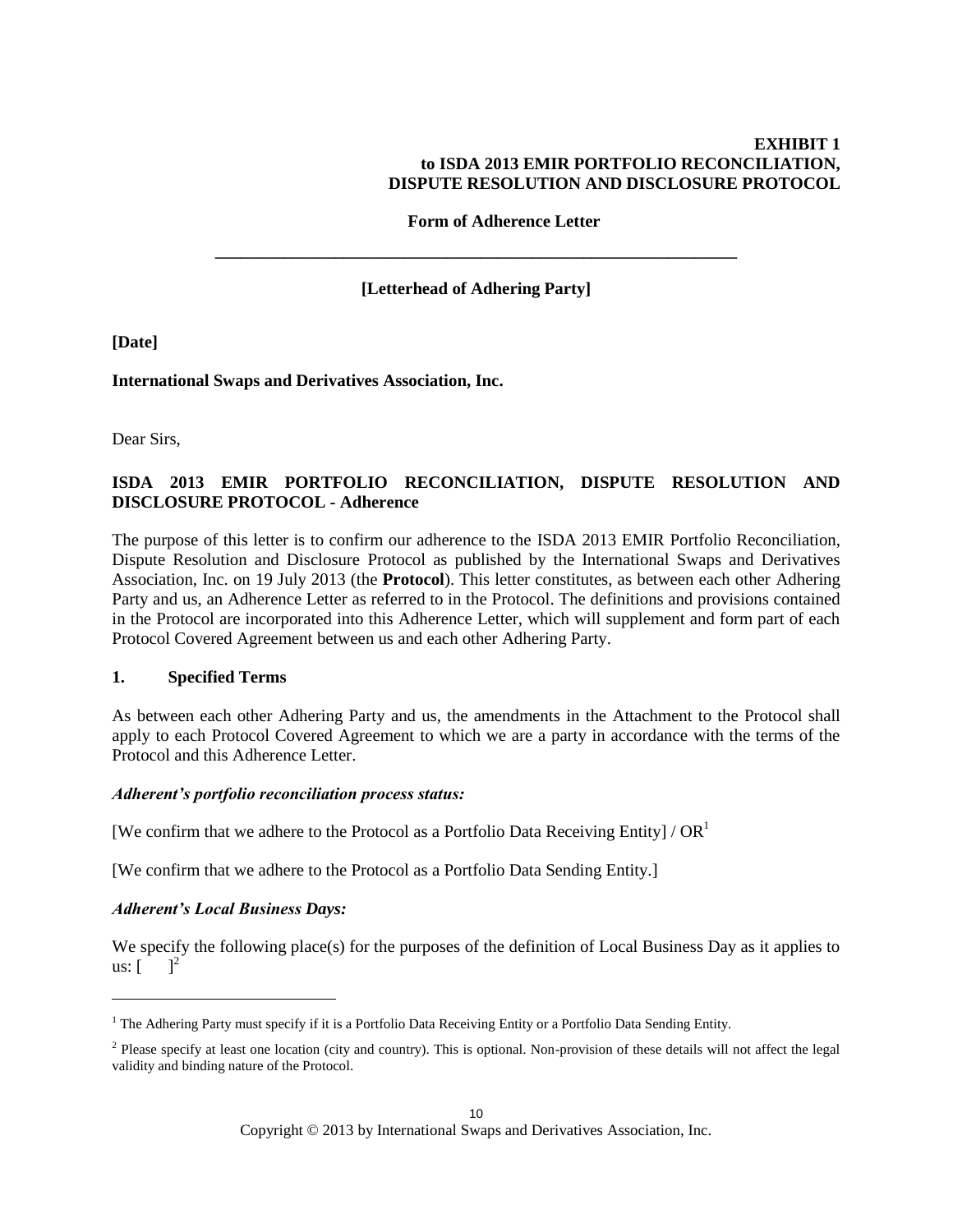# **[***Adherent's Affiliate(s) which are its agent:* **<sup>3</sup>**

With respect to Part I(3)(a) of the Attachment to the Protocol, we appoint the following Affiliates (as defined in the Attachment to the Protocol) as our agent: [

### **[***Adherent's use of a third party service provider:* **<sup>4</sup>**

For the purposes of Part I(3) of the Protocol,

We confirm that we adhere to the Protocol as a party that may use a Third Party Service Provider.]

## **[***Adherent's contact details for Portfolio Data, discrepancy notices and Dispute Notices:* **<sup>5</sup>**

The following items *may* be delivered to us at the contact details shown:

| Portfolio Data:          |              |
|--------------------------|--------------|
| Notice of a discrepancy: |              |
| Dispute Notice:          | $\mathbf{H}$ |

#### **2. Appointment as Agent and Release**

We hereby appoint ISDA as our agent for the limited purposes of the Protocol and accordingly we waive any rights and hereby release ISDA from any claims, actions or causes of action whatsoever (whether in contract, tort or otherwise) arising out of or in any way relating to this Adherence Letter or our adherence to the Protocol or any actions contemplated as being required by ISDA.

#### **3. Payment**

 $\overline{\phantom{a}}$ 

Each Adhering Party must submit a one-time fee of U.S. \$500 to ISDA at or before the submission of this Adherence Letter.

### **4. Contact Details**

<sup>&</sup>lt;sup>3</sup> **Optional.** If you wish to name an Affiliate as agent in this Adherence Letter, please insert the full legal name here. You may, if you wish, also add contact details for the Affiliate. This is optional. Non-provision of these details will not affect the legal validity and binding nature of the Protocol.

<sup>&</sup>lt;sup>4</sup> Optional. If you wish to identify that you might, with the agreement of your counterparty, use a third party service provider, please retain this sentence in full. You may not specify the name of such service provider. This is optional. Non-provision of these details will not affect the legal validity and binding nature of the Protocol.

<sup>5</sup> **Optional. Non-provision of these details will not affect the legal validity and binding nature of the Protocol. These details will be made public and will be on the ISDA website indefinitely. While you may be able to bilaterally agree new contact details with your counterparties, you will not be able to amend this Adherence Letter so the details you provide should be ones you are able to monitor indefinitely and, for this reason, we suggest they should not include personal names.** Only complete if your institution wants to specify alternatives to the details otherwise agreed between you and the relevant counterparty **but note that, even if you specify details in this section, your counterparty could still choose not to deliver to the details you specify in this Adherence Letter and, instead, deliver to the existing details agreed between you**. **The details must permit delivery in writing.**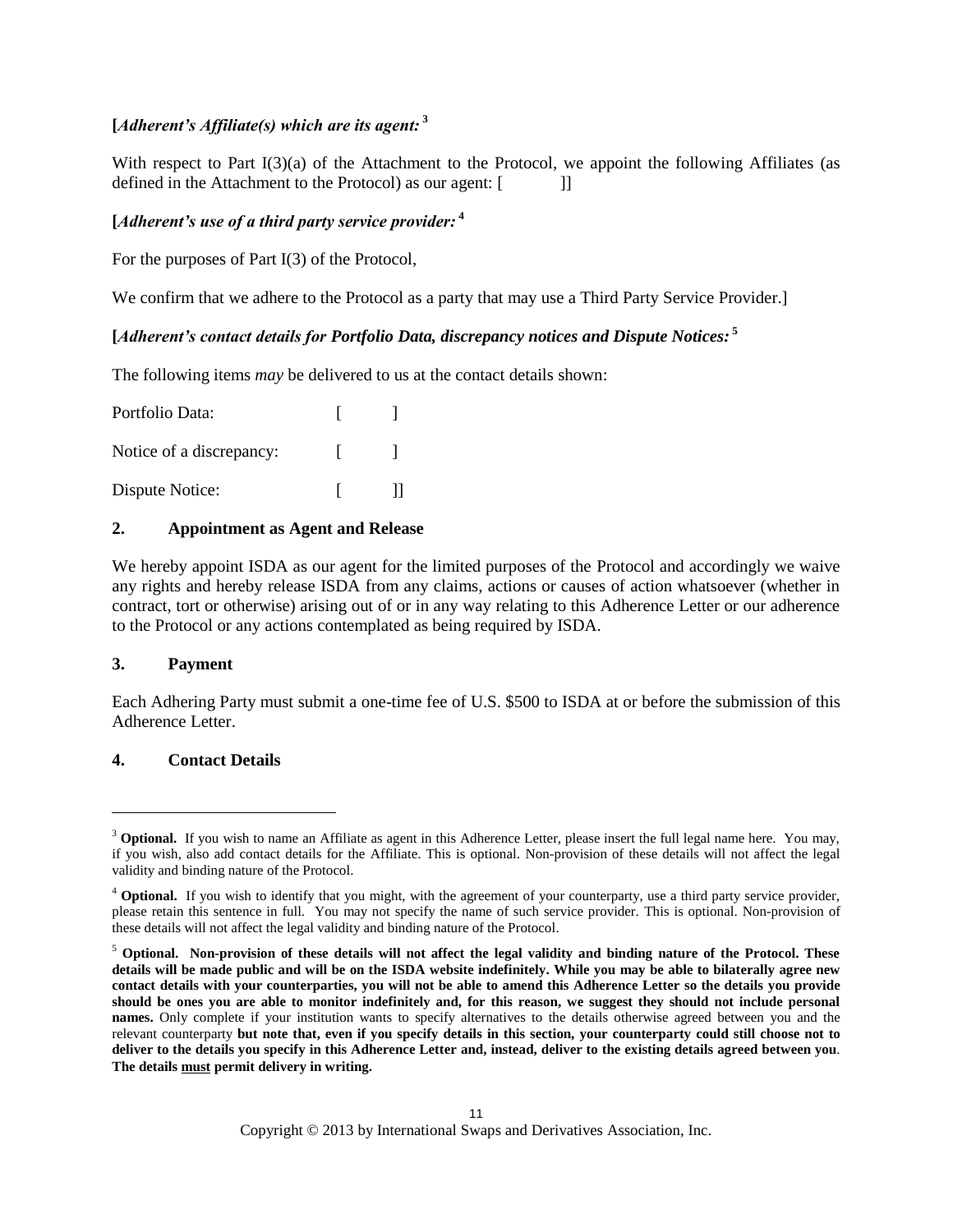Our contact details for purposes of this Adherence Letter are:

Name: Address: Telephone: Fax: E-mail:

We consent to the publication of a conformed copy of this letter by ISDA and to the disclosure by ISDA of the contents of this letter.

Yours faithfully,

l

# [ADHERING PARTY]<sup>6</sup>

| By:        |
|------------|
| Name:      |
| Title:     |
| Signature: |

<sup>6</sup> Specify legal name of Adhering Party.

If you are an Agent and act on behalf of multiple Clients, you may sign the Adherence Letter using one of the options below. If the elections in section 1 of the Adherence Letter vary between your Clients, you should use the first method and adhere separately for each Client individually or adhere for each group of Clients with identical elections named/identified in the Adherence Letter. Alternatively, if you have the required authority, you may adhere with the same elections for all Clients and then bilaterally agree any relevant variations with your counterparties.

First, if you have the authority to adhere to this Protocol as Agent on behalf of all Clients, you may indicate the following in the signature block: "acting on behalf of the funds, accounts or other principals listed in the relevant Agreement (or other agreement which deems an Agreement to have been created) between it (as agent) and another Adhering Party" or such other language that indicates the Clients to which this letter is applicable. If such a signature block is used, a separate Adherence Letter for each Client does *not* need to be submitted to ISDA and no specific names of Clients will be publicly disclosed on the ISDA website in connection with this Protocol.

Second, if you have the authority to adhere to this Protocol as Agent on behalf of certain Clients only, you may indicate the following in the signature block: "acting on behalf of the funds, accounts or other principals listed in the appendix to this Adherence Letter in relation to the relevant Agreement (or other agreement which deems an Agreement to have been created) between it (as agent) on behalf of such fund, account or other principal and another Adhering Party" and include with the Adherence Letter an attachment that names each Client. If you cannot or do not wish to name such Clients, then provided that you can identify the adhering Clients by way of specific identifiers which will be known and recognized by all other Adhering Parties with which the relevant Clients have entered into Protocol Covered Agreements, you may identify such Clients using specific identifiers and without including any names. In such case, the specific identifiers will be listed on the ISDA website with the Adherence Letter. If you are able to do so, you may, if you wish, identify Clients by using both names and specific identifiers but this optional and, provided you supply, at least, either names or specific identifiers, choosing not to provide both does not affect the legal validity and binding nature of this Protocol.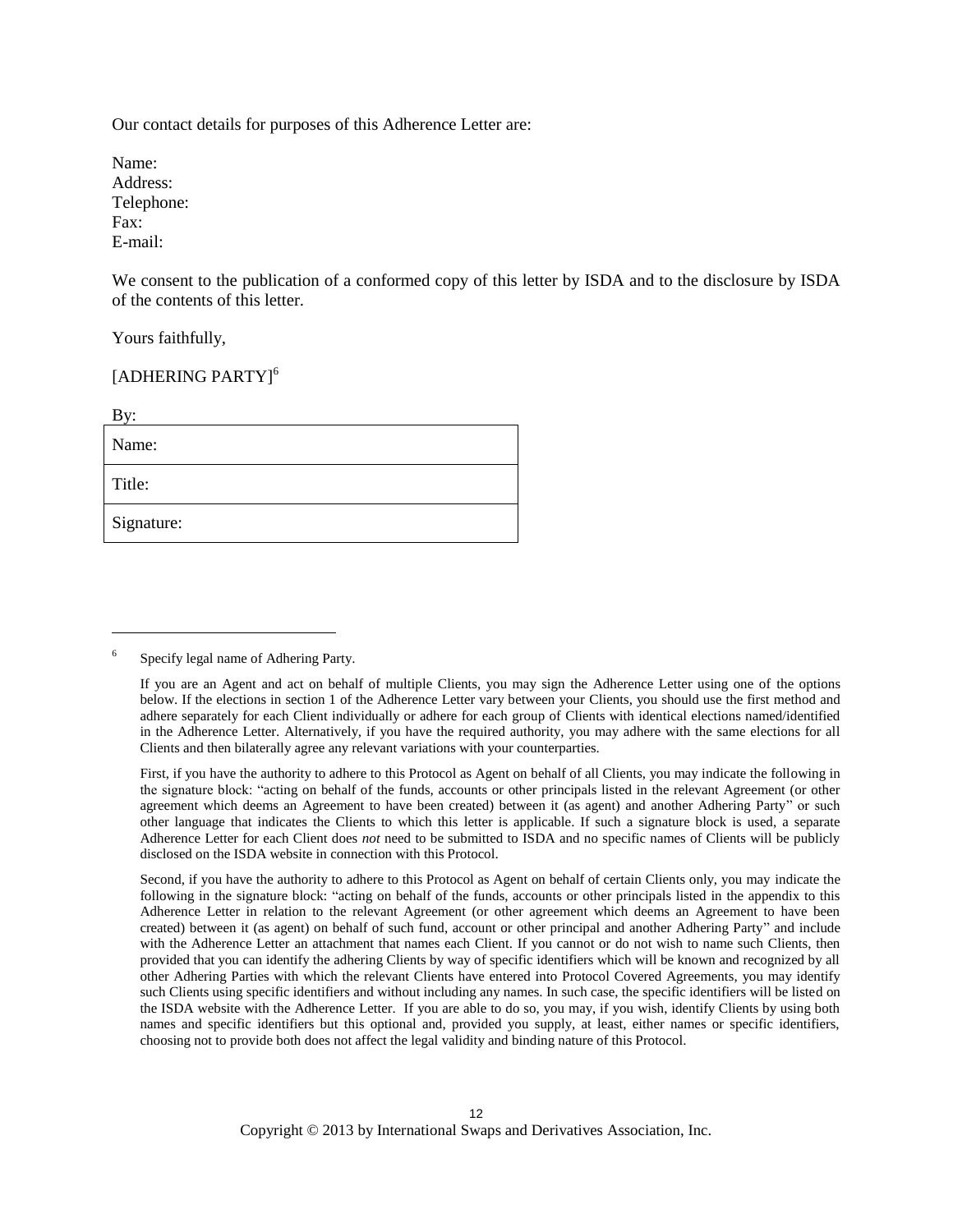### **EXHIBIT 2 to ISDA 2013 EMIR PORTFOLIO RECONCILIATION, DISPUTE RESOLUTION AND DISCLOSURE PROTOCOL**

**Form of Revocation Notice**

**[Letterhead of Adhering Party]**

**\_\_\_\_\_\_\_\_\_\_\_\_\_\_\_\_\_\_\_\_\_\_\_\_\_\_\_\_\_\_\_\_\_\_\_\_\_\_\_\_\_\_\_\_\_\_\_\_\_\_\_\_\_\_\_\_\_\_\_\_\_**

**[Date]**

**International Swaps and Derivatives Association, Inc.**

**Send to: isda@isda.org**

Dear Sirs,

# **ISDA 2013 EMIR PORTFOLIO RECONCILIATION, DISPUTE RESOLUTION AND DISCLOSURE PROTOCOL - Designation of Annual Revocation Date**

The purpose of this letter is to notify you that we wish to designate this year's Annual Revocation Date as the last date on which any counterparty may adhere to the ISDA 2013 EMIR Portfolio Reconciliation, Dispute Resolution and Disclosure Protocol as published by the International Swaps and Derivatives Association, Inc. on 19 July 2013 (the **Protocol**) in respect of any Protocol Covered Agreement between us.

This letter constitutes a Revocation Notice as referred to in the Protocol.

We consent to the publication of the conformed copy of this notice by ISDA on and after the Annual Revocation Date and to the disclosure by ISDA of the contents of this letter.

Yours faithfully,

 $\overline{\phantom{a}}$ 

[ADHERING PARTY]<sup>7</sup>

13 Copyright © 2013 by International Swaps and Derivatives Association, Inc.

<sup>7</sup> Specify legal name of Adhering Party.

If you are an Agent and act on behalf of multiple Clients, you may sign a Revocation Notice using one of the options below. Alternatively, you may submit one Revocation Notice per Client.

First, if you have the authority to deliver a Revocation Notice for this Protocol as Agent on behalf of all Clients, you may indicate the following in the signature block: "acting on behalf of the funds, accounts or other principals listed in the relevant Agreement (or other agreement which deems an Agreement to have been created) between it (as agent) and another Adhering Party" or such other language that indicates the Clients to which this letter is applicable. If such a signature block is used, a separate Revocation Notice for each Client does *not* need to be submitted to ISDA and no specific names of Clients will be publicly disclosed on the ISDA website in connection with this Protocol.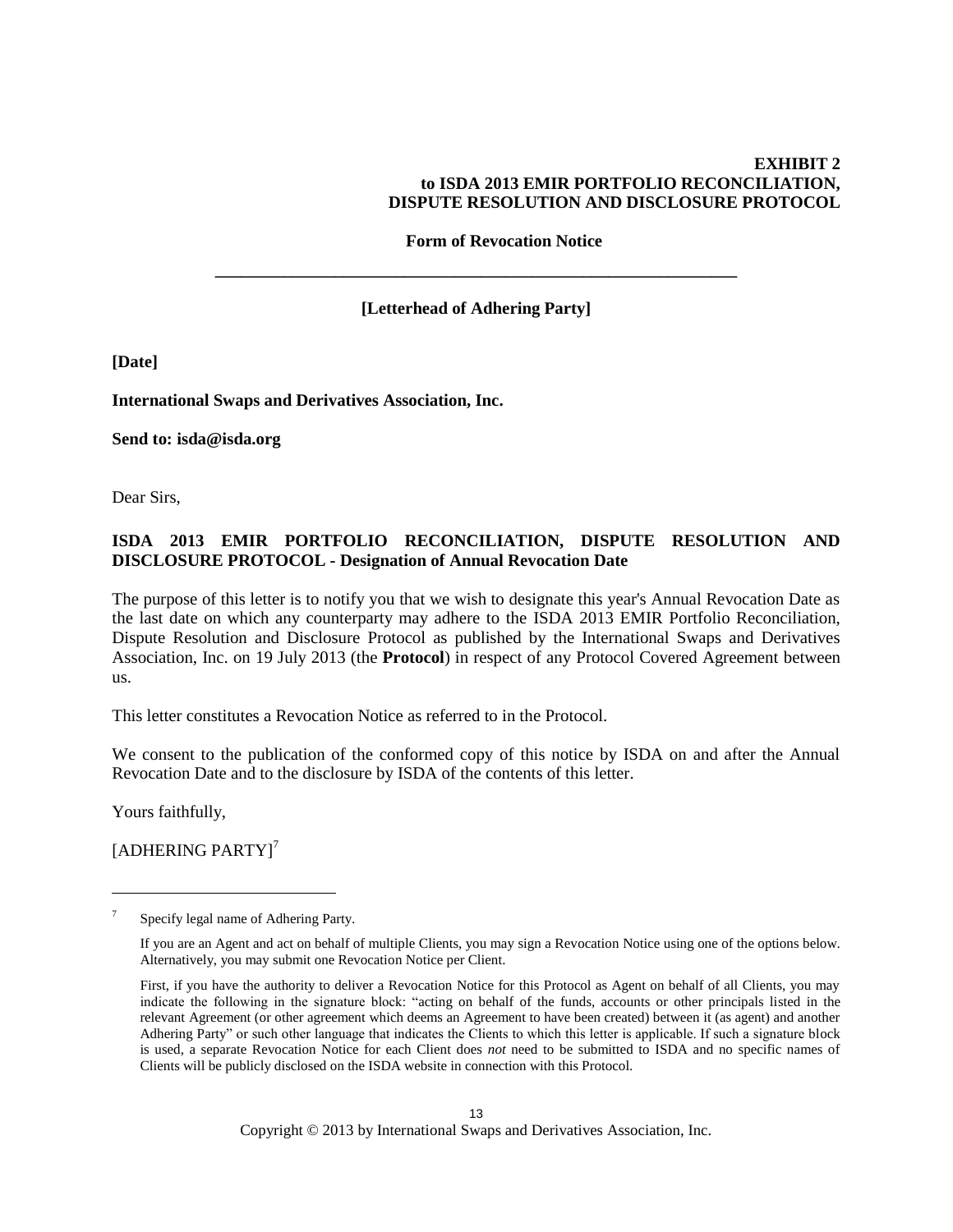| B<br>v:    |
|------------|
| Name:      |
| Title:     |
| Signature: |

 $\overline{\phantom{a}}$ 

Second, if you have the authority to deliver a Revocation Notice for this Protocol as Agent on behalf of certain Clients only, you may indicate the following in the signature block: "acting on behalf of the funds, accounts or other principals listed in the appendix to this Revocation Notice in relation to the relevant Agreement (or other agreement which deems an Agreement to have been created) between it (as agent) on behalf of such fund, account or other principal and another Adhering Party" and include with the Revocation Notice an attachment that names each Client. If you cannot or do not wish to name such Clients, then provided that you can identify the revoking Clients by way of specific identifiers which will be known and recognized by all other Adhering Parties with which the relevant Clients have entered into Protocol Covered Agreements, you may identify such Clients using specific identifiers and without including any names. In such case, the specific identifiers will be listed on the ISDA website with the Revocation Notice.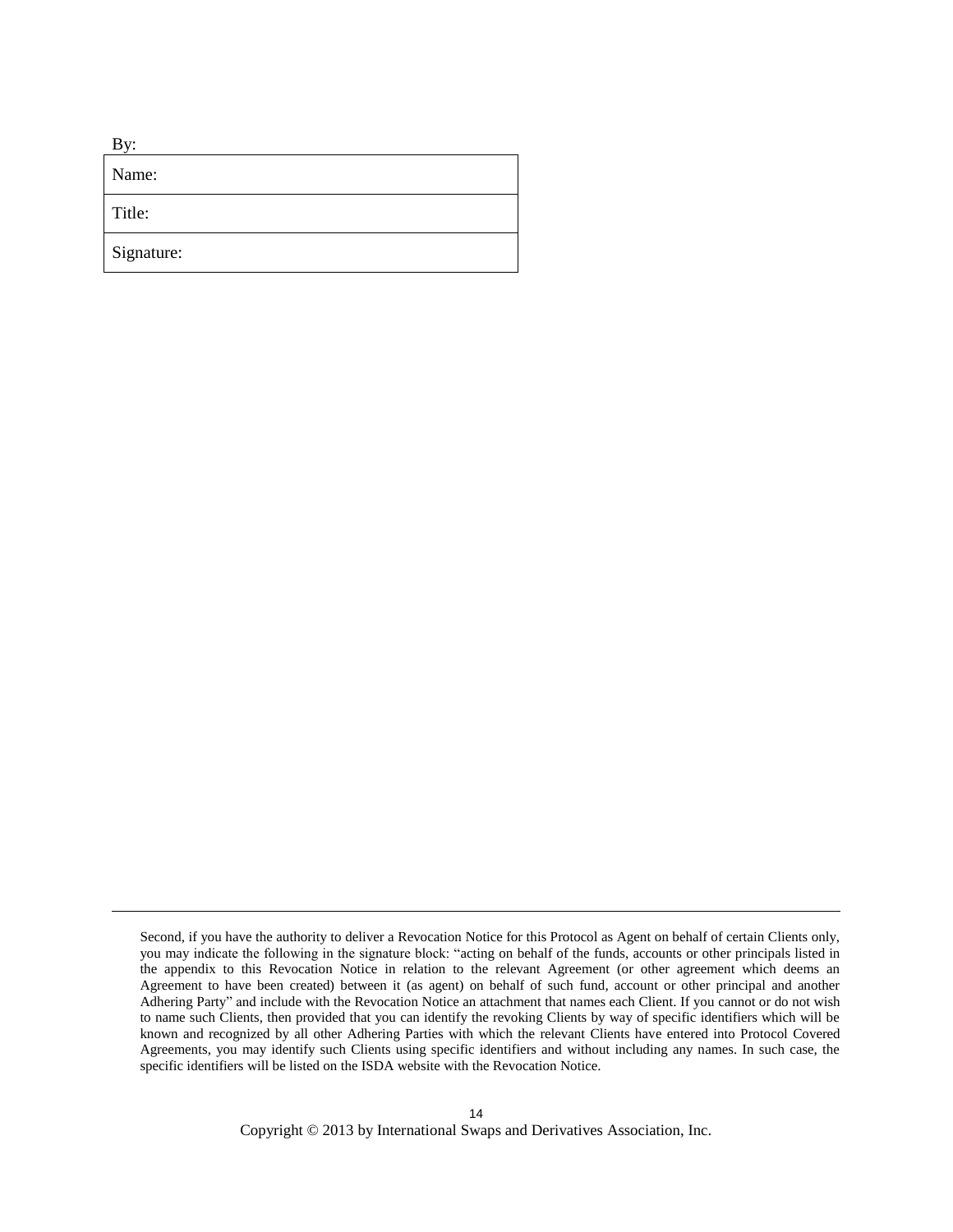### **ATTACHMENT**

With effect from the Implementation Date, each Protocol Covered Agreement shall be modified as follows.

The following text shall be added to the Protocol Covered Agreement:

### **Part I. Portfolio Reconciliation and Dispute Resolution**

### **(1) Agreement to Reconcile Portfolio Data**

The parties agree to reconcile portfolios as required by the Portfolio Reconciliation Risk Mitigation Techniques.

(a) **One-way Delivery of Portfolio Data.** If one party is a Portfolio Data Sending Entity and the other party is a Portfolio Data Receiving Entity:

(i) on each Data Delivery Date, the Portfolio Data Sending Entity will provide Portfolio Data to the Portfolio Data Receiving Entity;

(ii) on each PR Due Date, the Portfolio Data Receiving Entity will perform a Data Reconciliation;

(iii) if the Portfolio Data Receiving Entity identifies one or more discrepancies which such party determines, acting reasonably and in good faith, are material to the rights and obligations of the parties in respect of one or more Relevant Transaction(s), it will notify the other party in writing as soon as reasonably practicable and the parties will consult with each other in an attempt to resolve such discrepancies in a timely fashion for so long as such discrepancies remain outstanding, using, without limitation, any applicable updated reconciliation data produced during the period in which such discrepancy remains outstanding; and

(iv) if the Portfolio Data Receiving Entity does not notify the Portfolio Data Sending Entity that the Portfolio Data contains discrepancies by 4p.m. local time in the place of business of the Portfolio Data Sending Entity on the fifth Joint Business Day following the later of the PR Due Date and the date on which the Portfolio Data Sending Entity provided such Portfolio Data to the Portfolio Data Receiving Entity, the Portfolio Data Receiving Entity will be deemed to have affirmed such Portfolio Data.

(b) **Exchange of Portfolio Data**. If both parties are Portfolio Data Sending Entities:

(i) on each Data Delivery Date, each party will provide Portfolio Data to the other party;

(ii) on each PR Due Date, each party will perform a Data Reconciliation; and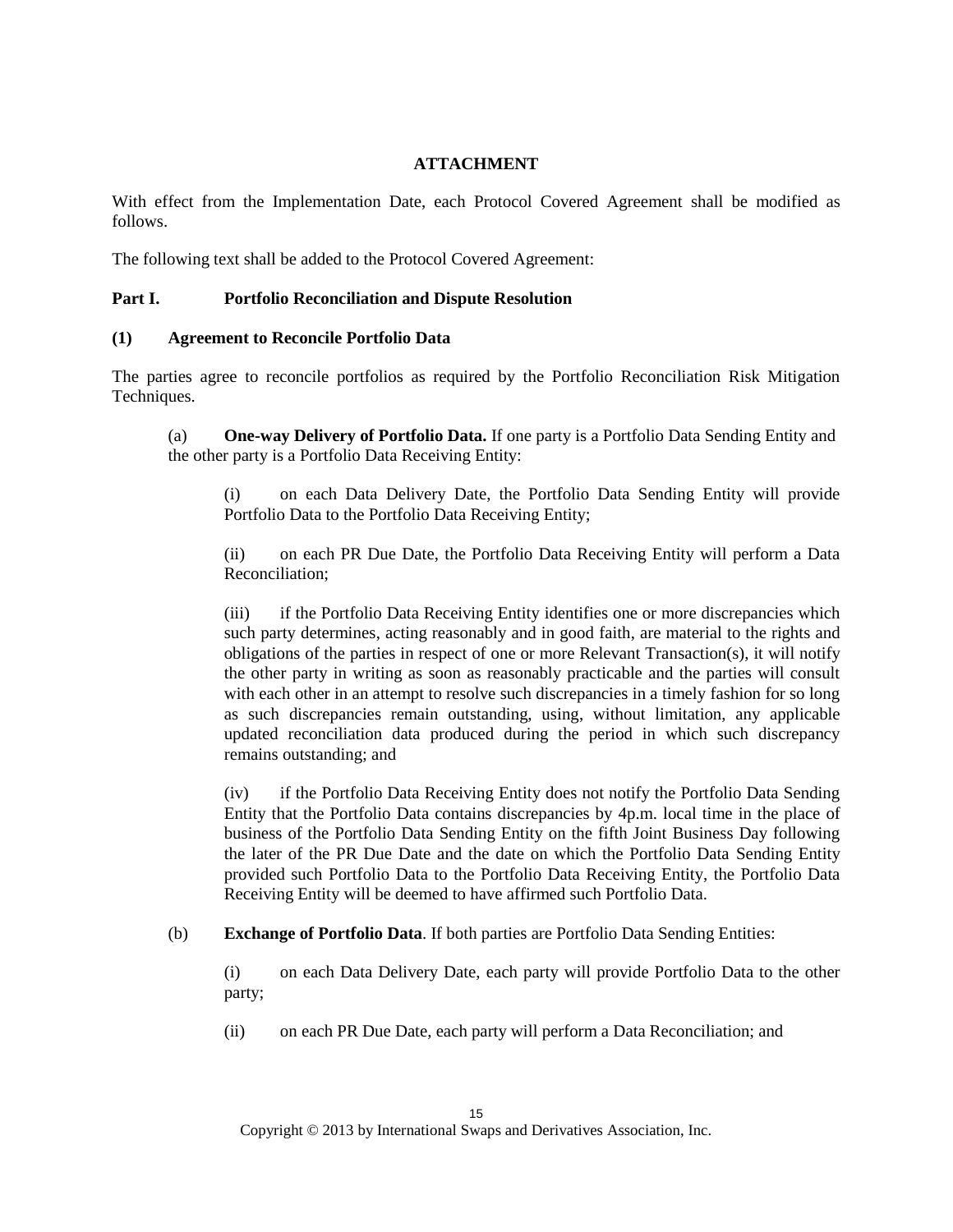(iii) if a party identifies one or more discrepancies which such party determines, acting reasonably and in good faith, are material to the rights and obligations of the parties in respect of one or more Relevant Transaction(s), it will notify the other party in writing as soon as reasonably practicable and the parties will consult with each other in an attempt to resolve any such discrepancies in a timely fashion for so long as such discrepancies remain outstanding, using, without limitation, any applicable updated reconciliation data produced during the period in which such discrepancy remains outstanding.

(c) **Alternate Process.** If both parties are Portfolio Data Receiving Entities, the parties will agree a process for reconciling Portfolio Data in order to meet the requirements of the Portfolio Reconciliation Risk Mitigation Techniques.

## **(2) Change of Status**

(a) Each party may change its own designation with the written agreement of the other party (such agreement not to be unreasonably withheld or delayed and for this purpose the parties agree, without limitation, that it will not be unreasonable for a party to withhold agreement where agreement would result in the other party having different designations in respect of such party and one or more Affiliates of such party). If, as a result of any such change of designation, both parties will be Portfolio Data Receiving Entities, Part I(1)(c) will apply.

(b) If a party believes, acting reasonably and in good faith, that the parties are required to perform Data Reconciliation at a greater or lesser frequency than that being used by the parties at such time, it will notify the other party of such in writing, providing evidence on request. From the date such notice is effectively delivered, such greater or lesser frequency will apply and the first following PR Due Date will be the earlier of the date agreed between the parties and the last Joint Business Day in the PR Period starting on the date on which the immediately preceding Data Reconciliation occurred (or, if no Joint Business Day occurs which is within such PR Period and is on or following the date such notice is effective, the first Joint Business Day following the later of the end of such PR Period and the date such notice is effective).

### **(3) Use of agents and third party service providers**

For the purposes of performing all or part of the actions under Parts I(1) and I(2), each party may appoint:

(a) an Affiliate to act as agent, immediately on written notice to the other party (including, without limitation, by naming the Affiliate as agent in such party's Adherence Letter); and/or

(b) subject to the other party's agreement (such agreement not to be unreasonably withheld or delayed and which may include any such agreement existing prior to the Implementation Date (as defined in the Protocol)), (i) an entity other than an Affiliate as agent and/or (ii) a qualified and duly mandated third party service provider.

A party may indicate that it may use a third party service provider in its Adherence Letter.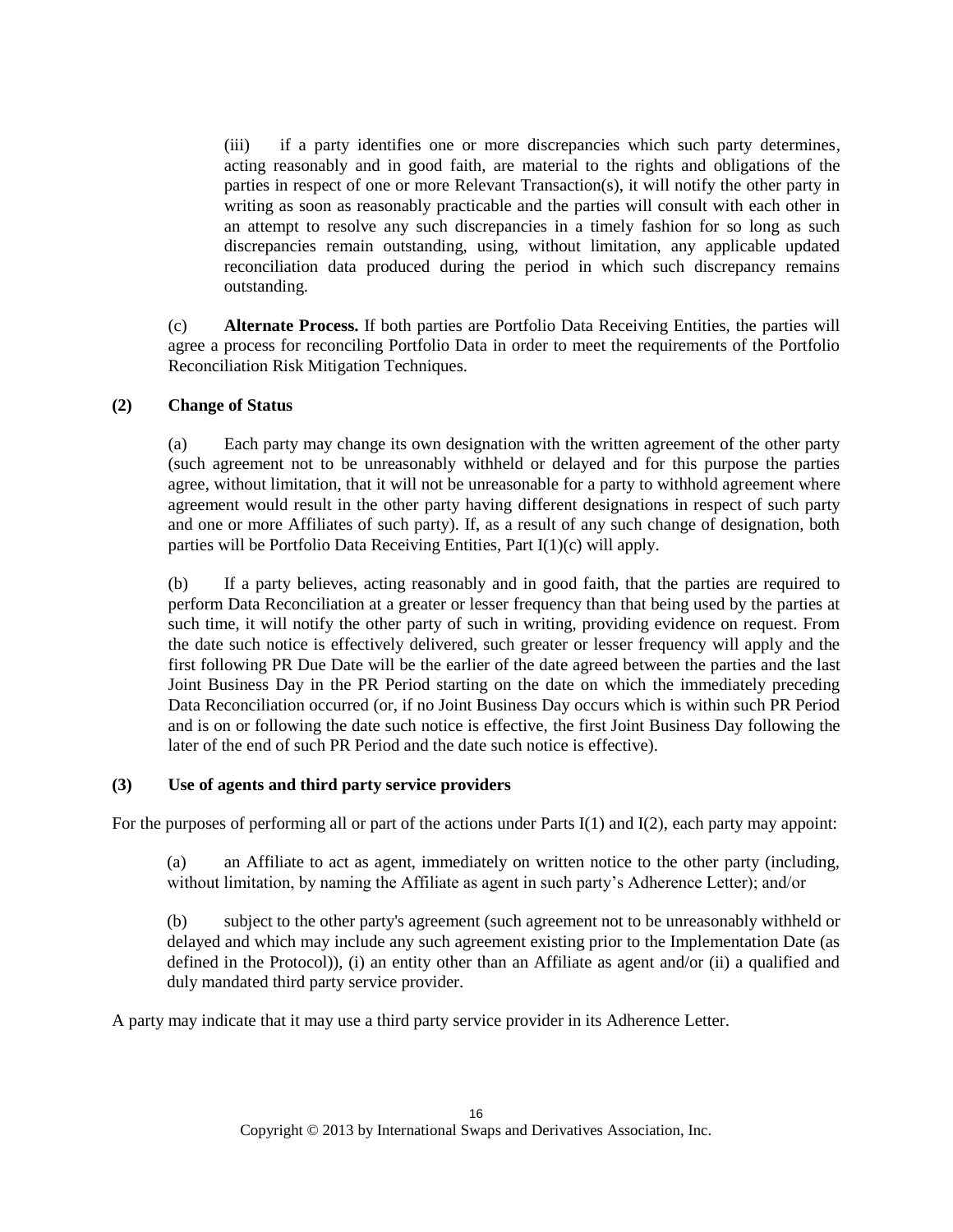## **(4) Dispute Identification and Resolution Procedure**

The parties agree that they will use the following procedure to identify and resolve Disputes between them:

(a) either party may identify a Dispute by sending a Dispute Notice to the other party;

(b) on or following the Dispute Date, the parties will consult in good faith in an attempt to resolve the Dispute in a timely manner, including, without limitation, by exchanging any relevant information and by identifying and using any Agreed Process which can be applied to the subject of the Dispute or, where no such Agreed Process exists or the parties agree that such Agreed Process would be unsuitable, determining and applying a resolution method for the Dispute; and

(c) with respect to any Dispute that is not resolved within five Joint Business Days of the Dispute Date, refer issues internally to appropriately senior members of staff of such party or of its Affiliate, adviser or agent in addition to actions under (b) immediately above (including actions under any Agreed Process identified and used under (b) immediately above) and to the extent such referral has not occurred as a result of action under (b) immediately above (including any Agreed Process).

## **(5) Internal processes for recording and monitoring Disputes**

Each party agrees that, to the extent the Dispute Resolution Risk Mitigation Techniques apply to each party, it will have internal procedures and processes in place to record and monitor any Dispute for as long as the Dispute remains outstanding.

### **(6) Relationship to other portfolio reconciliation and dispute resolution processes**

This Part I and any action or inaction of either party in respect of it are without prejudice to any rights or obligations the parties may possess in respect of each other under any Agreed Process or other contractual agreement, by operation of law or otherwise. Action or inaction by a party in respect of this Part I will not be presumed to operate as an exercise or waiver, in whole or part, of any right, power or privilege such party may possess in respect of each other under any Agreed Process or other contractual agreement, by operation of law or otherwise. In particular, but without limitation, (a) any valuation in respect of one or more Relevant Transactions for the purposes of this Part I will be without prejudice to any other valuation with respect to such Relevant Transaction(s) made for collateral, close out, dispute or other purpose; (b) the parties may seek to identify and resolve issues and discrepancies between themselves before either party delivers a Dispute Notice; and (c) nothing in this Part I obliges a party to deliver a Dispute Notice following the identification of any such issue or discrepancy (notwithstanding that such issue or discrepancy may remain unresolved) or limits the rights of the parties to serve a Dispute Notice, to commence or continue an Agreed Process (whether or not any action under Part I(4) has occurred) or otherwise to pursue any dispute resolution process in respect of any such issue or discrepancy (whether or not any action under Part I(4) has occurred).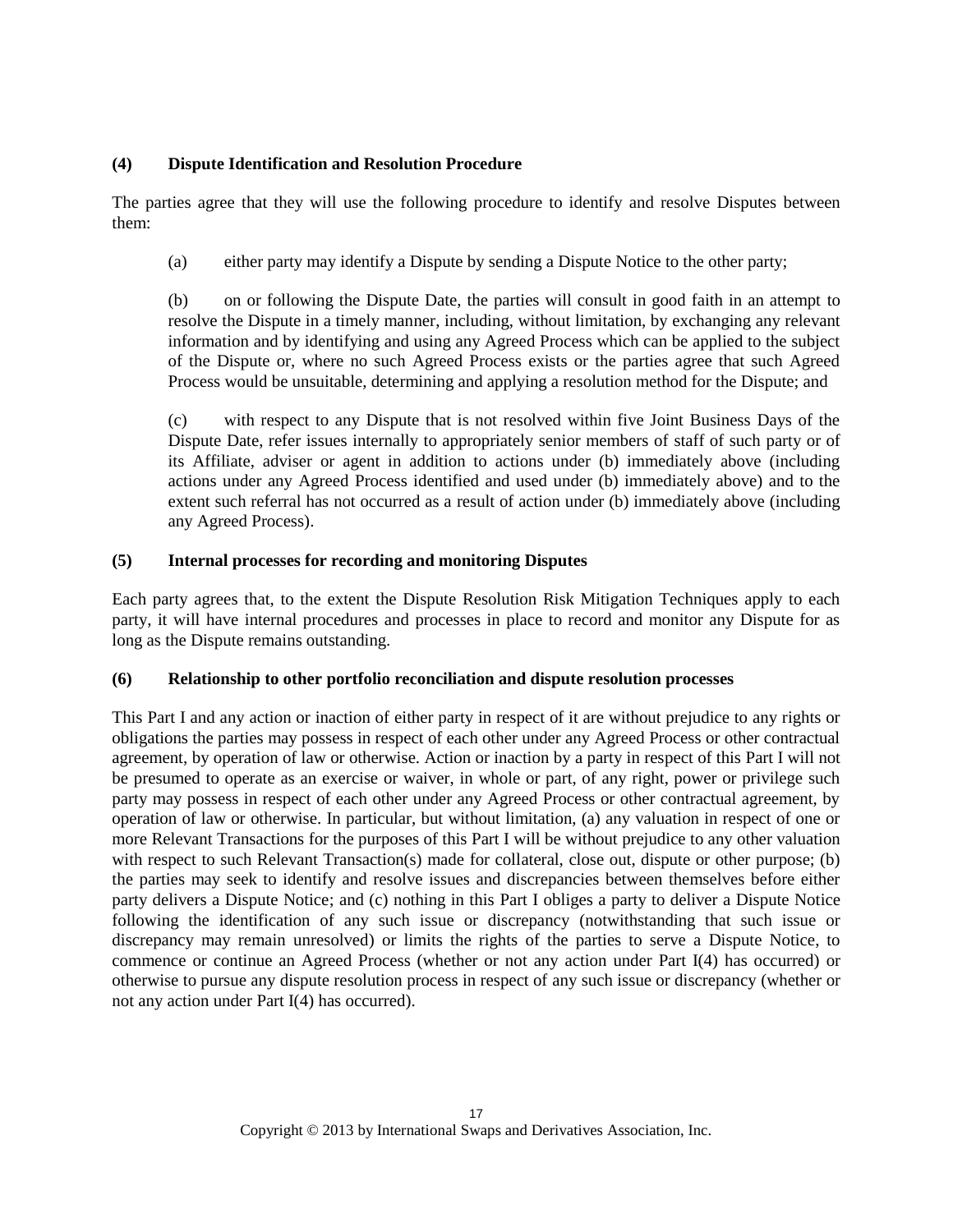## **Part II Confidentiality Waiver**

Notwithstanding anything to the contrary in this agreement or in any non-disclosure, confidentiality or other agreement between the parties, each party hereby consents to the disclosure of information:

(1) to the extent required or permitted under, or made in accordance with, the provisions of EMIR and any applicable supporting law, rule or regulation (*"EMIR and Supporting Regulation"*) which mandate reporting and/or retention of transaction and similar information or to the extent required or permitted under, or made in accordance with, any order or directive in relation to (and including) EMIR and Supporting Regulation regarding reporting and/or retention of transaction and similar information issued by any authority or body or agency in accordance with which the other party is required or accustomed to act (*"Reporting Requirements"*); or

(2) to and between the other party's head office, branches or Affiliates, or any persons or entities who provide services to such other party or its head office, branches or Affiliates, in each case, in connection with such Reporting Requirements.

Each party acknowledges that pursuant to EMIR and Supporting Regulation, regulators require reporting of trade data to increase market transparency and enable regulators to monitor systemic risk to ensure safeguards are implemented globally.

Each party further acknowledges that disclosures made pursuant hereto may include, without limitation, the disclosure of trade information including a party's identity (by name, address, corporate affiliation, identifier or otherwise) to any trade repository registered in accordance with Article 55 of EMIR or recognised in accordance with Article 77 of EMIR or one or more systems or services operated by any such trade repository (*"TR"*) and any relevant regulators (including without limitation, the European Securities and Markets Authority and national regulators in the European Union) under EMIR and Supporting Regulation and that such disclosures could result in certain anonymous transaction and pricing data becoming available to the public. Each party further acknowledges that, for purposes of complying with regulatory reporting obligations, a party may use a third party service provider to transfer trade information into a TR and that a TR may engage the services of a global trade repository regulated by one or more governmental regulators. Each party also acknowledges that disclosures made pursuant hereto may be made to recipients in a jurisdiction other than that of the disclosing party or a jurisdiction that may not necessarily provide an equivalent or adequate level of protection for personal data as the counterparty's home jurisdiction. For the avoidance of doubt, (i) to the extent that applicable nondisclosure, confidentiality, bank secrecy, data privacy or other law imposes non-disclosure requirements on transaction and similar information required or permitted to be disclosed as contemplated herein but permits a party to waive such requirements by consent, the consent and acknowledgements provided herein shall be a consent by each party for purposes of such law; (ii) any agreement between the parties to maintain confidentiality of information contained in this agreement or in any non-disclosure, confidentiality or other agreement shall continue to apply to the extent that such agreement is not inconsistent with the disclosure of information in connection with the Reporting Requirements as set out herein; and (iii) nothing herein is intended to limit the scope of any other consent to disclosure separately given by each party to the other party.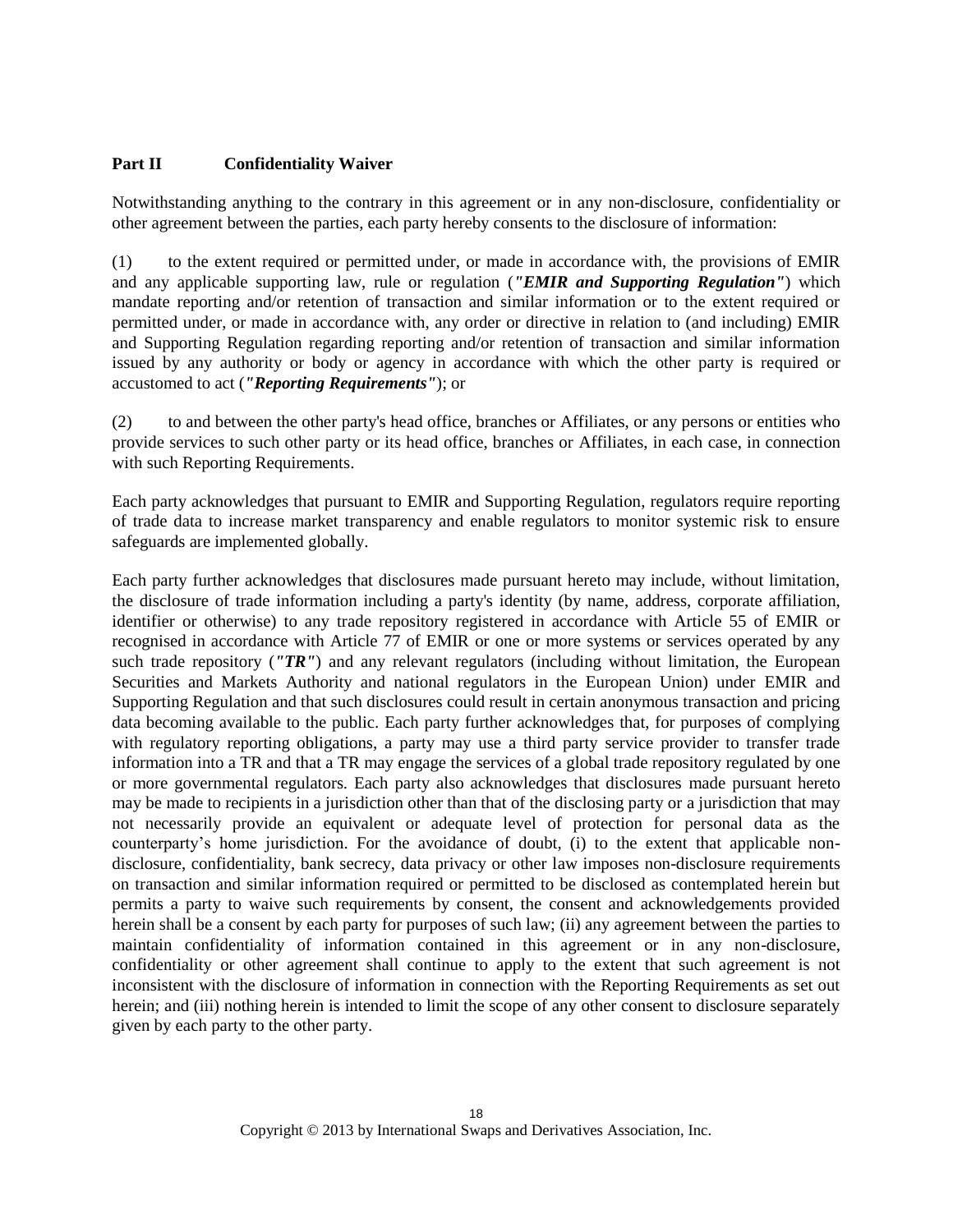The consenting party represents and warrants that any third party to whom it owes a duty of confidence in respect of the information disclosed has consented to the disclosure of that information.

# **Part III Common Provisions**

### **(1) Remedies for Breach**

Without prejudice to the rights, powers, remedies and privileges provided by law, failure by a party to take any actions required by or to otherwise comply with Part I or any inaccuracy of the representation and warranty in Part II, in either case, will not constitute an event of default in respect of such party or any other event which permits either party to terminate any Relevant Transaction or other transaction under this agreement.

### **(2) Definitions**

For the purposes of Parts I, II and III:

*"Adherence Letter"* has the meaning specified in the Protocol.

*"***agent***"* means an entity appointed to act solely on the appointing party's behalf to deal with the other party in relation to all or part of the actions under the relevant provision.

*"Affiliate"* means, in relation to any person, any entity controlled, directly or indirectly, by the person, any entity that controls, directly or indirectly, the person or any entity directly or indirectly under common control with the person. For this purpose, "control" of any entity or person means ownership of a majority of the voting power of the entity or person.

*"Agreed Process"* means any process agreed between the parties in respect of a Dispute other than the Dispute Resolution Procedure including, without limitation, the process in (a) Section 13 of any ISDA Master Agreement (b) Paragraph 4 of an ISDA Credit Support Annex (Bilateral Form – Transfer) or (c) Paragraph 5 of each of the ISDA Credit Support Deed (Bilateral Form – Security Interest) and the ISDA Credit Support Annex (Bilateral Form), in each case as may be amended between the parties, if applicable.

*"Data Delivery Date"* means each date agreed as such between the parties provided that, in the absence of such agreement, the Data Delivery Date will be the Joint Business Day immediately prior to the PR Due Date.

*"Data Reconciliation"* means, in respect of a party receiving Portfolio Data, a comparison of the Portfolio Data provided by the other party against such party's own books and records of all outstanding Relevant Transactions between the parties in order to identify promptly any misunderstandings of Key Terms.

*"Dispute"* means any dispute between the parties (a) which, in the sole opinion of the party delivering the relevant Dispute Notice, is required to be subject to the Dispute Resolution Procedure (or other Agreed Process) pursuant to the Dispute Resolution Risk Mitigation Techniques; and (b) in respect of which a Dispute Notice has been effectively delivered.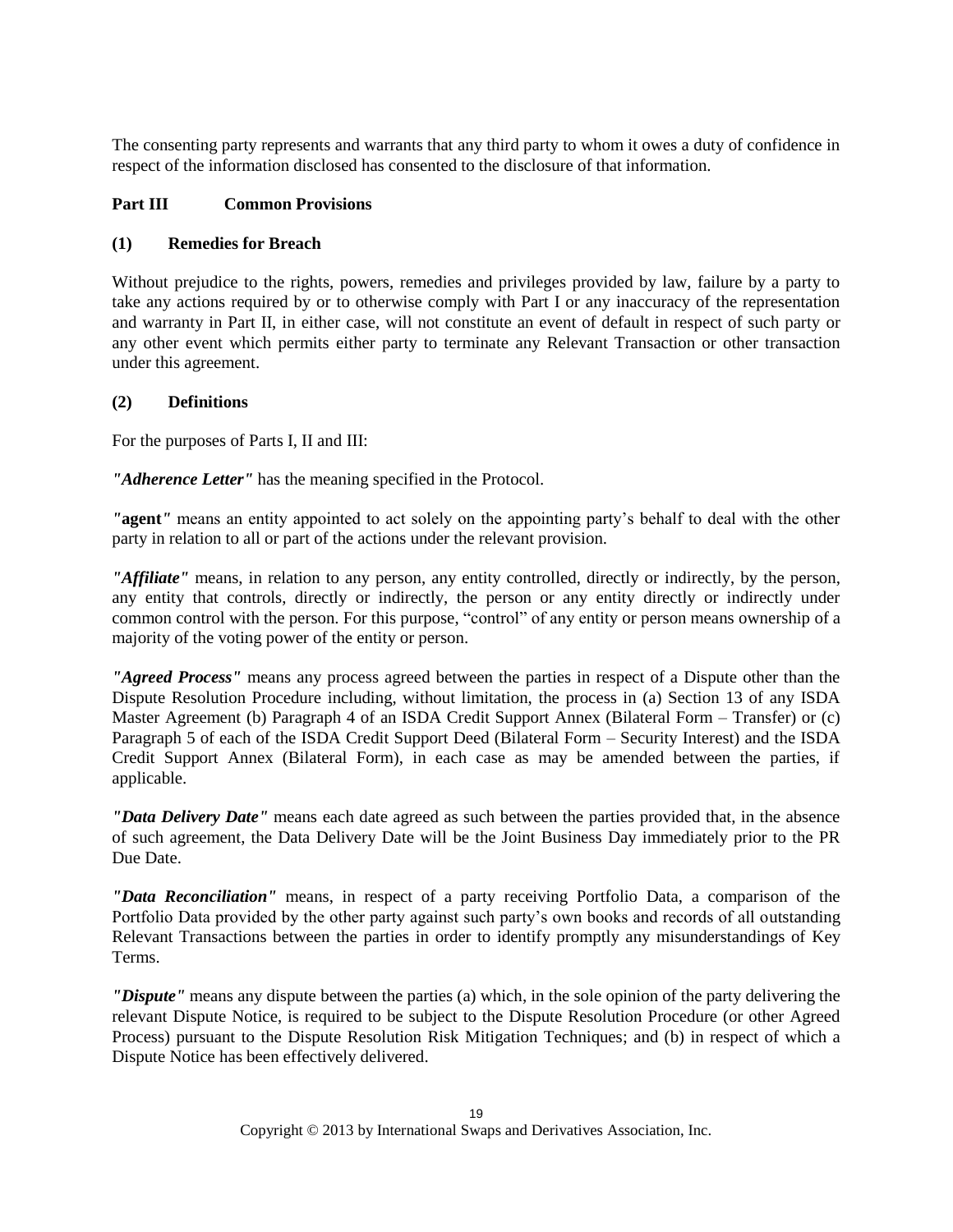*"Dispute Date"* means, with respect to a Dispute, the date on which a Dispute Notice is effectively delivered by one party to the other party save that if, with respect to a Dispute, both parties deliver a Dispute Notice, the date on which the first in time of such notices is effectively delivered will be the Dispute Date. Each Dispute Notice will be effectively delivered if delivered (a) in the manner agreed between the parties for the giving of notices in respect of this agreement; or (b) where a party has specified contact information for such purpose in the Adherence Letter, to the address, number or other contact detail as set out for such purpose in the Adherence Letter.

*"Dispute Notice"* means a notice in writing which states that it is a dispute notice for the purposes of Part I(4) and which sets out in reasonable detail the issue in dispute (including, without limitation, the Relevant Transaction(s) to which the issue relates).

*"Dispute Resolution Procedure"* means the identification and resolution procedure set out in Part I(4).

*"Dispute Resolution Risk Mitigation Techniques"* means the dispute resolution risk mitigation techniques for OTC derivative transactions set out in Article 11(1)(b) of EMIR as supplemented by Article 15 of Chapter VIII of the Commission Delegated Regulation (EU) No 149/2013 of 19 December 2012 and published on 23 February 2013 in the Official Journal of the European Union.

*"EMIR"* means Regulation (EU) No 648/2012 of the European Parliament and of the Council on OTC derivatives, central counterparties and trade repositories dated 4 July 2012.

*"EMIR and Supporting Regulation"* has the meaning given to it in Part II(1).

*"European Union"* means the economic and political union established in 1993 by the Maastricht Treaty, with the aim of achieving closer economic and political union between member states that are primarily located in Europe.

*"Joint Business Day"* means a day that is a Local Business Day in respect of each party.

*"Key Terms"* means, with respect to a Relevant Transaction and a party, the valuation of such Relevant Transaction and such other details the relevant party deems relevant from time to time which may include the effective date, the scheduled maturity date, any payment or settlement dates, the notional value of the contract and currency of the Relevant Transaction, the underlying instrument, the position of the counterparties, the business day convention and any relevant fixed or floating rates of the Relevant Transaction. For the avoidance of doubt, "Key Terms" does not include details of the calculations or methodologies underlying any term.

*"Local Business Day"* means, in respect of a party and unless otherwise agreed between the parties in writing, a day on which commercial banks and foreign exchange markets settle payments and are open for general business in the places specified for that purpose in the Adherence Letter of such party or, if not so specified in the Adherence Letter, in the place of the location of the office(s) that such party transacts Relevant Transactions with the other party from time to time, as determined by the other party.

*"Portfolio Data"* means, in respect of a party providing or required to provide such data, the Key Terms in relation to all outstanding Relevant Transactions between the parties in a form and standard that is capable of being reconciled, with a scope and level of detail that would be reasonable to the Portfolio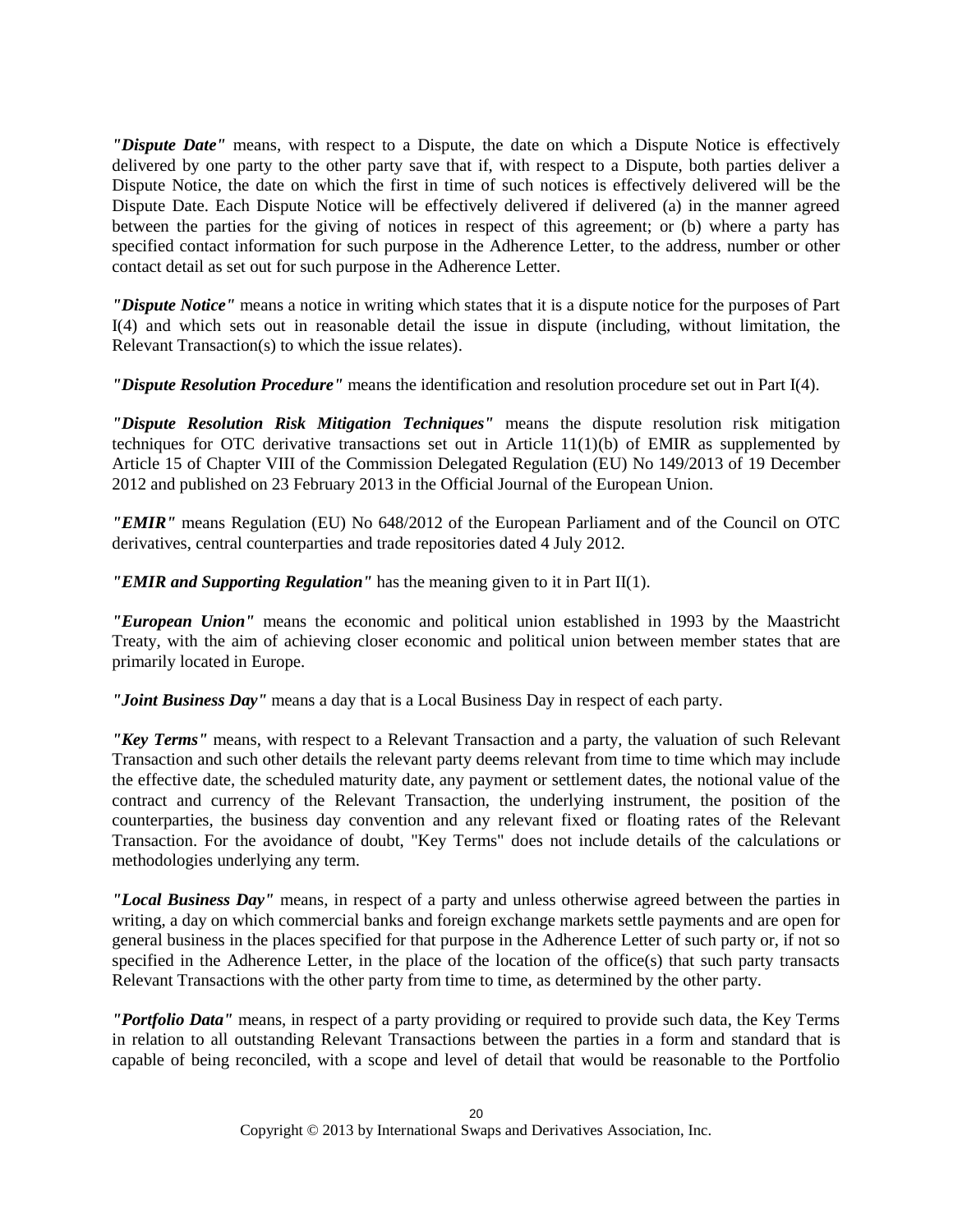Data Sending Entity if it were the receiving party. Unless otherwise agreed between the parties, the information comprising the Portfolio Data to be provided by a party on a Data Delivery Date will be prepared as at the close of business on the immediately preceding Local Business Day of, and as specified in writing by, the party providing the Portfolio Data.

*"Portfolio Data Receiving Entity"* and *"Portfolio Data Sending Entity"* each means a party to this agreement who adheres to the Protocol as such, subject to Part I(2)(a) above.

*"Portfolio Reconciliation Requirements"* means the requirements one or both parties are subject to in accordance with the Portfolio Reconciliation Risk Mitigation Techniques.

*"Portfolio Reconciliation Risk Mitigation Techniques"* means the portfolio reconciliation risk mitigation techniques for OTC derivative transactions set out in Article  $11(1)(b)$  of EMIR as supplemented by Article 13 of Chapter VIII of the Commission Delegated Regulation (EU) No 149/2013 of 19 December 2012 and published on 23 February 2013 in the Official Journal of the European Union.

*"PR Due Date"* means each date agreed as such between the parties provided that the PR Due Date will be the PR Fallback Date where either (a) no date is agreed or (b) the agreed date occurs after the PR Fallback Date.

*"PR Fallback Date"* means: (a) in respect of the PR Period starting on the PR Requirement Start Date, the last Joint Business Day in such PR Period; and, otherwise, (b) the last Joint Business Day in the PR Period starting on the calendar day immediately following the last calendar day of the immediately preceding PR Period. If there is no Joint Business Day in a PR Period, the PR Due Date will be the first Joint Business Day following the end of the PR Period.

*"Protocol"* means the ISDA 2013 EMIR Portfolio Reconciliation, Dispute Resolution and Disclosure Protocol published by the International Swaps and Derivatives Association, Inc. on 19 July 2013.

*"PR Period"* means, with respect to the parties:

(a) if the Portfolio Reconciliation Requirements require Data Reconciliation to occur each business day, one Joint Business Day;

(b) if the Portfolio Reconciliation Requirements require Data Reconciliation to occur once per week, one calendar week;

(c) if the Portfolio Reconciliation Requirements require Data Reconciliation to occur once per quarter, three calendar months; or

(d) if the Portfolio Reconciliation Requirements require Data Reconciliation to occur once per year, one calendar year.

*"PR Requirement Start Date"* means the first calendar day on which the Portfolio Reconciliation Requirements apply to one or both of the parties and Part I applies to the parties.